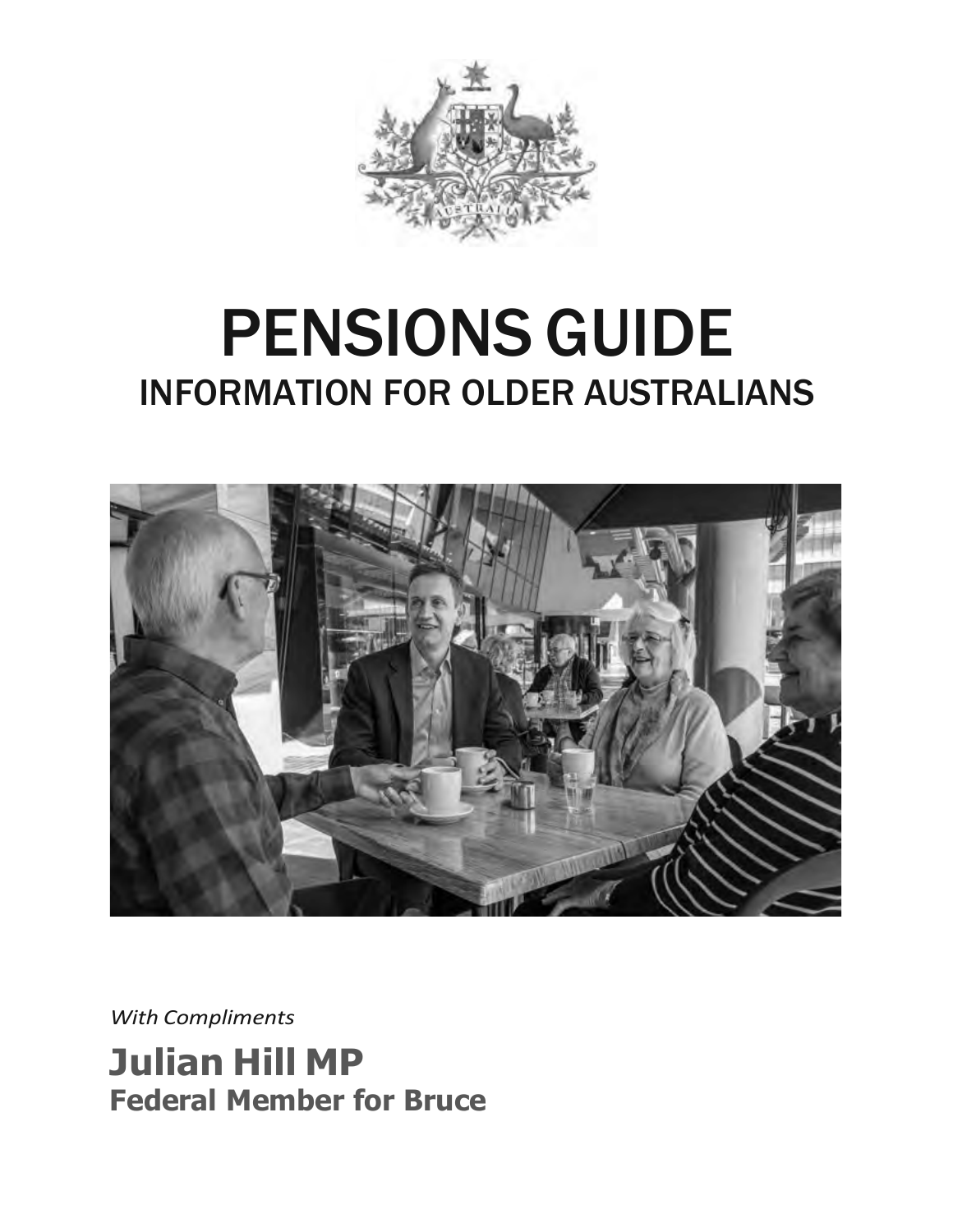# TABLE OF CONTENTS

| <b>GOVERNMENT SERVICES</b>                       | 4  |
|--------------------------------------------------|----|
| <b>Local Centrelink offices</b>                  | 4  |
| National Disability Insurance Scheme             | 4  |
| Congratulatory messages and certificates         | 4  |
| <b>Australian Tax Office</b>                     | 5  |
| Medicare                                         | 5  |
| <b>Australian Financial Complaints Authority</b> | 5  |
| My Aged Care                                     | 5  |
| Older Persons Advocacy Network                   | 5  |
| Carer Gateway                                    | 5  |
| <b>AGE PENSION</b>                               | 6  |
| <b>Income Test</b>                               | 6  |
| <b>Work Bonus</b>                                | 7  |
| Deeming Rates                                    | 8  |
| Pension Loans Scheme                             | 8  |
| <b>Assets Test</b>                               | 9  |
| Age Pension age                                  | 9  |
| Residency rules                                  | 10 |
| Overseas travel                                  | 10 |
| <b>Rent Assistance</b>                           | 10 |
| Common questions                                 | 11 |
| <b>CONCESSION CARDS, MEDICARE</b>                |    |
| & HEALTH                                         | 12 |
| <b>Pensioner Concession Card</b>                 | 12 |
| Commonwealth Seniors Health Card                 | 12 |
| <b>Essential Medical Equipment Payment</b>       | 13 |
| Private Health Insurance Rebate                  | 14 |
| Common questions                                 | 15 |
| OTHER PAYMENTS AND ASSISTANCE                    | 16 |
| <b>Carer Payment</b>                             | 16 |
| <b>Carer Allowance</b>                           | 16 |
| Carer Supplement                                 | 17 |
| <b>Crisis Payment</b>                            | 17 |
| <b>Special Benefit</b>                           | 18 |
| <b>Bereavement Payments</b>                      | 18 |
| <b>Disability Support Pension</b>                | 18 |
| <b>Mobility Allowance</b>                        | 19 |

| <b>AGED CARE AND SUPPORT</b><br><b>FOR CARERS</b> | $\mathcal{D}(\mathcal{A})$ |
|---------------------------------------------------|----------------------------|
| My Aged Care                                      | 20                         |
| How to access aged care services                  | 20                         |
| Commonwealth Home Support Programme               | 21                         |
| Home Care Packages                                | 23                         |
| <b>HELP FOR GRANDPARENT</b><br><b>CARERS</b>      | 25                         |
| <b>CONTACTING JULIAN HILL MP</b>                  | 76                         |

Every effort has been made to ensure the information in this booklet is correct. Payment rates and thresholds are current from April 2022.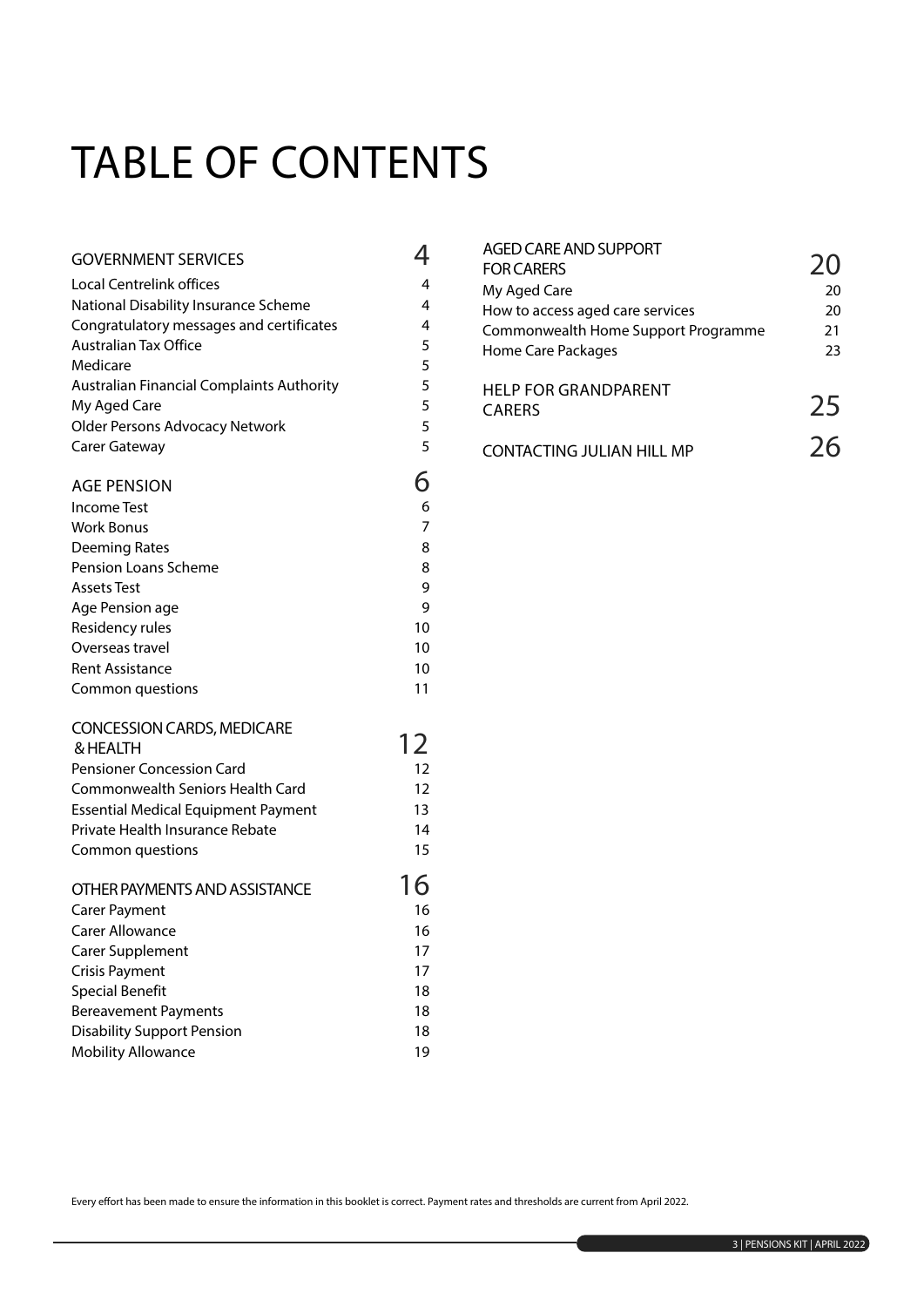# GOVERNMENT SERVICES

## Contacting Centrelink

Centrelink offices provide a range of information and services to deliver income support payments. They also provide social worker and financial counselling, usually by appointment.

In order to claim a payment, you will need to visit Centrelink to fill in a claim form. You can also get forms online at www.servicesaustralia.gov.au or apply using your myGov account.

Centrelink Older Australians Line **8** 132 300

Centrelink Multilingual Line **简132 202** 

### Centrelink Financial Information Service

The Centrelink Financial Information Service (FIS) is a free service to help anyone improve their standard of living by using their own resources to their best advantage. FIS officers can explain how income and assets will be treated under the social security income and assets tests. Information provided by FIS officers is intended to give pensioners an idea of the financial options that may be available and of the general principles pensioners need to take into account when making investment decisions.

## Local Offices

Dandenong: 27-29 Robinson St, Dandenong 3175

Fountain Gate: 71 Webb St, Narre Warren 3805

Springvale: 324-334 Springvale Rd, Springvale 3171

#### National Disability Insurance Scheme

The National Disability Insurance Scheme (NDIS) is Australia's first national scheme for people with disability. It provides funding directly to individuals. The NDIS aims to support a better life for hundreds of thousands of Australians with a significant and permanent disability and their families and carers. To find out whether you are eligible for the NDIS, visit the website or call the hotline. People must be under 65 when they first enter the NDIS.

 www.ndis.gov.au **8** 1800 800 110

**ිම 132 300** 

#### Congratulatory messages and certificates

I am very pleased to organise messages and certificates to help celebrate significant milestones in our community.

Please contact me if you would like to organise a congratulatory message for a significant birthday or anniversary e.g. 21st, 90th and 100th birthdays or 50th and 60th marriage anniversaries.

Messages from the Queen can also be arranged for 60th wedding anniversaries and 100th birthdays. It can take some time to organise messages from the Queen, so please contact my office at least two months in advance.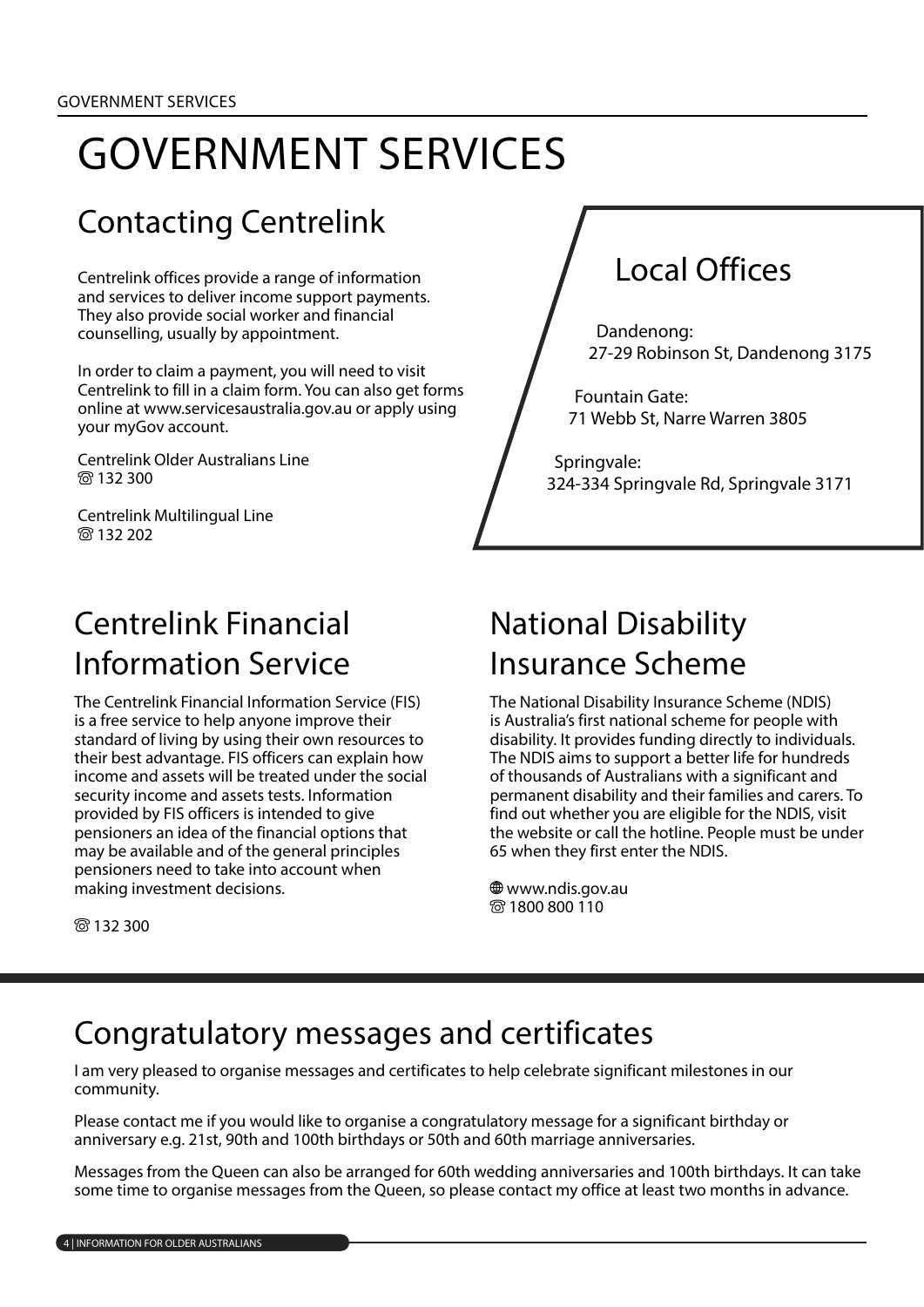## Australian Tax Office

The ATO can assist with your taxation enquiries. This may include lodging your annual tax return, locating and using your Tax File Number, or assistance looking for lost superannuation.

Many Australians have been victims of fraud schemes that appear to be from the ATO. If you are in doubt about contact from someone claiming to be from the ATO, you can phone the ATO on 1800 008 540, 8.00am–6.00pm Monday to Friday to check.

 www.ato.gov.au **83132861** 

### Medicare

Medicare and its related programs provide Australians with access to a range of health services. Additional programs are available to families, Indigenous Australians, older Australians and people living in remote areas.

Visit the website, call the phone number below or visit a Medicare office to find out what is covered by Medicare, or to claim a Medicare benefit.

 www.humanservices.gov.au/individuals/medicare **商132 011** 

### Australian Financial Complaints Authority

The Australian Financial Complaints Authority (AFCA) combines and succeeds the older Financial Ombudsman Service Australia, the Superannuation Complaints Tribunal and the Credit Ombudsman Service.

AFCA aims to provide consumers and small businesses with fair, free and independent dispute resolution for most financial complaints. Including credit, finance and loans, insurance, banking deposits and payments, investments and financial advice and superannuation.

 www.afca.org.au **88 1800 931 678** 

## My Aged Care

The My Aged Care contact centre can be called to learn about services and information for yourself, a family member or a friend. The centre is open Monday to Friday, 8am to 8pm and on Saturdays 10am to 2pm. It is closed on Sundays and public holidays. Information can also be found by visiting the website.

 www.myagedcare.gov.au 1800 200 422

## Older Persons Advocacy Network

The Older Persons Advocacy Network (OPAN) is a national network comprised of nine State and Territory organisations that deliver advocacy, information and education services to older people across Australia. OPAN is a free service that supports older people and their representatives to address issues related to Commonwealth funded aged care services. You can contact OPAN by phone Monday to Friday 8am to 8pm and 10am to 4pm on Saturday.

 www.opan.org.au 1800 700 600

#### Carer Gateway

Carers can be family or friends, of any age or background that look after another person. Depending on their situation a number of payments are available, and there may also be programs that provide support for the person you care for. Some come from government, and others from the nongovernment sector. Call the number below or visit the website to find out more about the available support and services that are available to carers.

 www.carergateway.gov.au 1800 422 737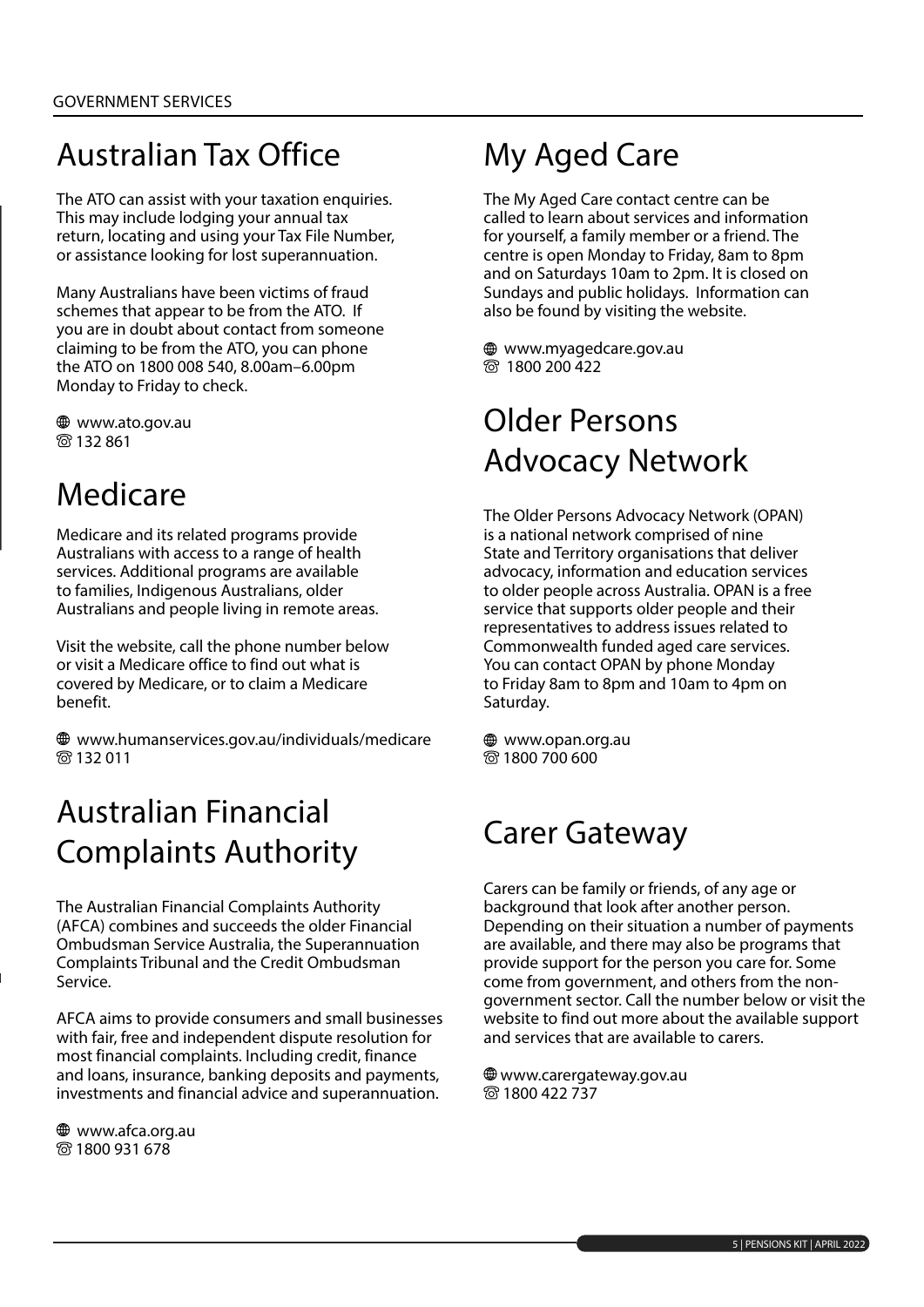# AGE PENSION

The Age Pension is the primary social security payment for people who have reached Age Pension age.

Australia has a non-contributory age pension system. This means you are usually eligible if you are:

- Over Age Pension age
- Under the Income and Assets Test limits
- An Australian resident, normally for more than 10 years.

| Per fortnight                        | Single   | Couple (each) | Couple<br>(combined) | Couple apart due to<br>ill health (each) |
|--------------------------------------|----------|---------------|----------------------|------------------------------------------|
| Maximum basic rate                   | \$900.80 | \$679.00      | \$1,358.00           | \$900.80                                 |
| <b>Maximum Pension</b><br>Supplement | \$72.70  | \$54.80       | \$109.60             | \$72.70                                  |
| <b>Energy Supplement</b>             | \$14.10  | \$10.60       | \$21.20              | \$14.10                                  |
| Total                                | \$987.60 | \$744.40      | \$1,488.80           | \$987.60                                 |

Current Age Pension rates:

A full rate single pensioner currently receives around \$25,677.60 per year, including supplements. And a full rate pensioner couple currently receives around \$38,708.80 per year combined, including supplements.

#### Income and Assets Test

To be eligible for the Age Pension you must be under the income and Assets Test limits.

If both the Income and Assets Test apply to you, your payment will be determined by whichever test gives you the lowest Age Pension rate.

You are required to report your income and assets to Centrelink.

You need to report employment income regularly, generally every two weeks, but for other income and assets you need to report when there has been a change in circumstances or when Centrelink asks you to confirm the information they have.

#### Income Test

The Income Test applies to you and your partner's income.

Income from all sources is assessed, including work, financial assets, savings, and superannuation.

Your income from financial assets is calculated using the deeming rates, not the actual income the assets produce. See the section on deeming rates for more information.

Once you earn more than \$180 per fortnight for a single, or more than \$320 per fortnight for a couple, your pension will start to reduce and you will receive a part-pension.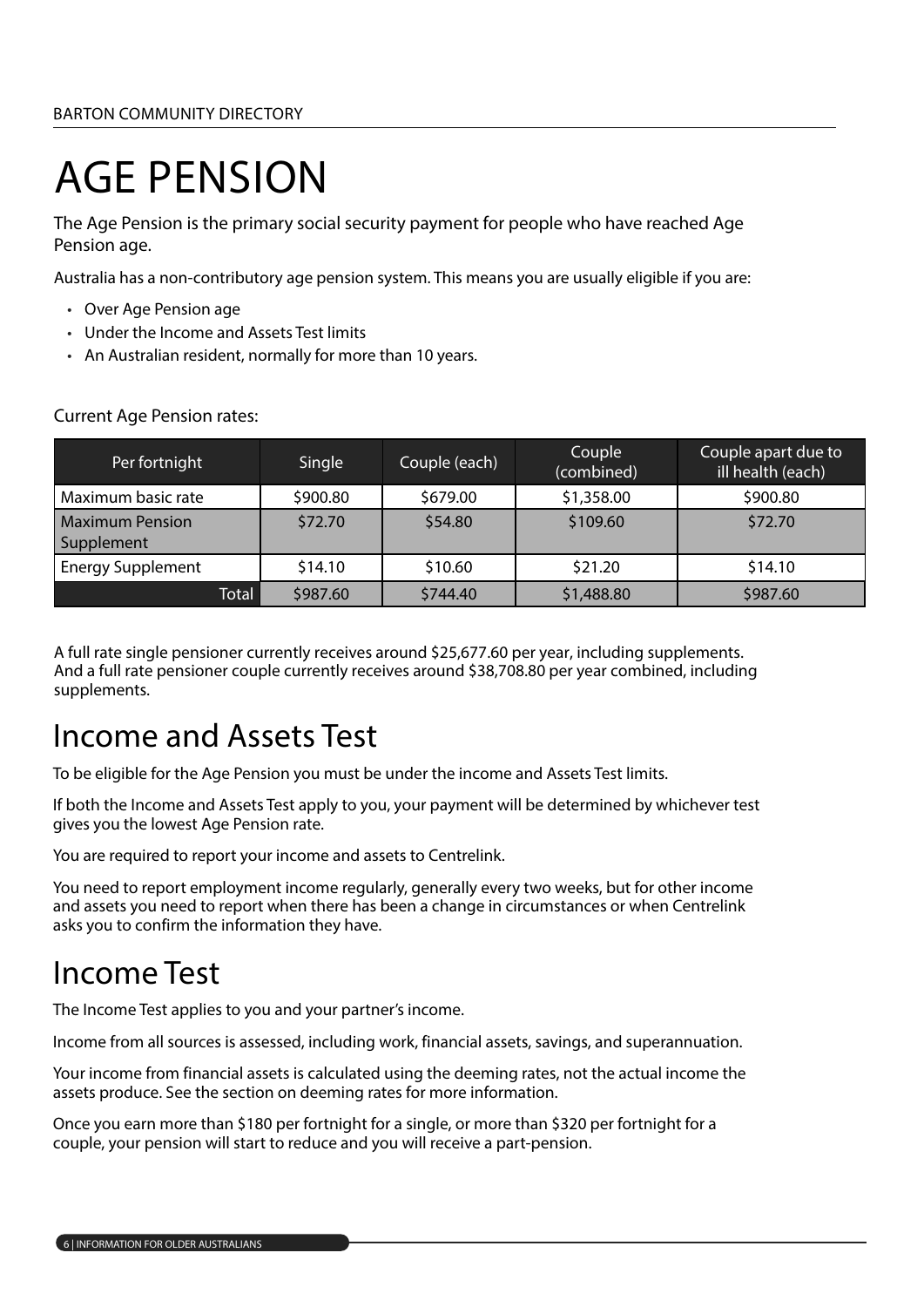If you are a single person:

| If your income per fortnight is | Your pension will reduce by         |
|---------------------------------|-------------------------------------|
| $ $ Up to \$180                 |                                     |
| Over \$180                      | 50 cents for each dollar over \$180 |

If you are a pensioner couple:

| If your income per fortnight is | Your pension will reduce by         |
|---------------------------------|-------------------------------------|
| Up to \$320                     | -SO                                 |
| Over \$320                      | 50 cents for each dollar over \$320 |

If you earn more than the cut off point in a fortnight, your pension will be reduced to \$0 for that fortnight.

Your cut off point may be higher if you receive Rent Assistance, or lower if you live overseas. You can also earn additional employment income by using the Work Bonus. See the section on the Work Bonus for more information.

Age Pension cut off points:

| Your situation                          | Income cut off point per fortnight |
|-----------------------------------------|------------------------------------|
| Single                                  | 52,155.20                          |
| A couple living together                | $\frac{1}{2}$ \$3,297.60 combined  |
| A couple living apart due to ill health | \$4,270.40 combined                |

#### WORK BONUS

Age Pensioners have a \$300 Work Bonus each fortnight.

This means that when your eligible income is less than \$300 per fortnight it will be reduced to zero for the purposes of the Age Pension income test.

Any unused portion of your Work Bonus will accrue each fortnight, up to \$7,800. You can then draw down on this balance in fortnights you earn more than \$300.

To be eligible for the Work Bonus, the income earned must be from employment, or selfemployment that involves active effort e.g. bookkeeping or plumbing. It does not include passive income from investments or the management of investments.

The Work Bonus applies to individuals. Couples cannot pool the Work Bonus.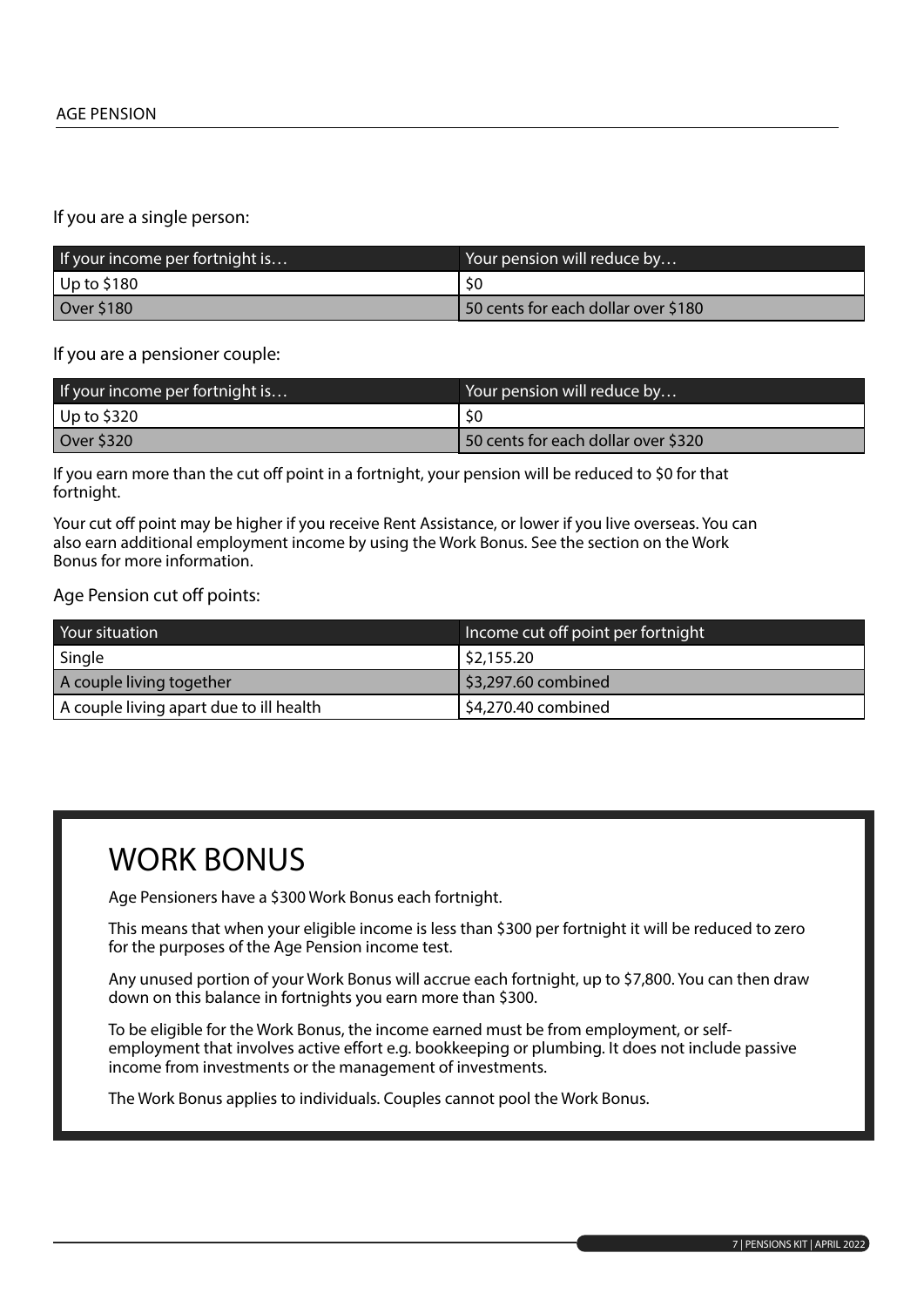### Deeming Rates

Deeming is used to work out your income from financial assets. This is added to income from other sources to work out your payment rate using the Income Test.

Deeming assumes that your financial assets earn a certain amount of income, no matter what they really earn.

Financial assets include:

- Shares
- Savings accounts and term deposits
- Superannuation
- Managed investments and loans
- Some gifts

If your investments earn more than the Deeming Rate, the extra amount does not count as your income.

#### Current Deeming Rates

If you're single – the first \$53,600 of your financial assets is deemed to earn 0.25 per cent. Anything over \$53,600 is deemed to earn 2.25 per cent.

If you're a member of a couple and at least one of you receives a pension – the first \$89,000 of your combined financial assets is deemed to earn 0.25 per cent. Anything over \$89,000 is deemed to earn 2.25 per cent.

If you're a member of a couple and neither of you receive a pension – the first \$44,500 of each of your own and your share of joint financial assets is deemed to earn 0.25 per cent. Anything over \$44,500 is deemed to earn 2.25 per cent.

#### Home Equity Access Scheme

The Home Equity Access Scheme allows people over Age Pension age to get a voluntary, non-taxable loan from the Federal Government. You do not need to be receiving an Age Pension to access the Home Equity Access Scheme.

The loan is secured against real estate, usually your home. You can repay the loan at any time, including from your estate.

You and your partner can use the Home Equity Access Scheme to access up to 150 per cent of the fortnightly Age Pension rate.

You can receive payments from the Home Equity Access Scheme on a fortnightly basis. And, subject to the passage of legislation, you will also be able to access two lump sum advance paym ents in any twelve month period of up to 50 per cent of the maximum annual value of the Age Pension. Based on current Age Pension rates this would be up to \$12,839 for a single, and \$19,354 for a couple (combined).

You can stop or change the value of Home Equity Access Scheme payments at any time. From 1 January 2020 the interest rate for the Home Equity Access Scheme is 3.95 per cent.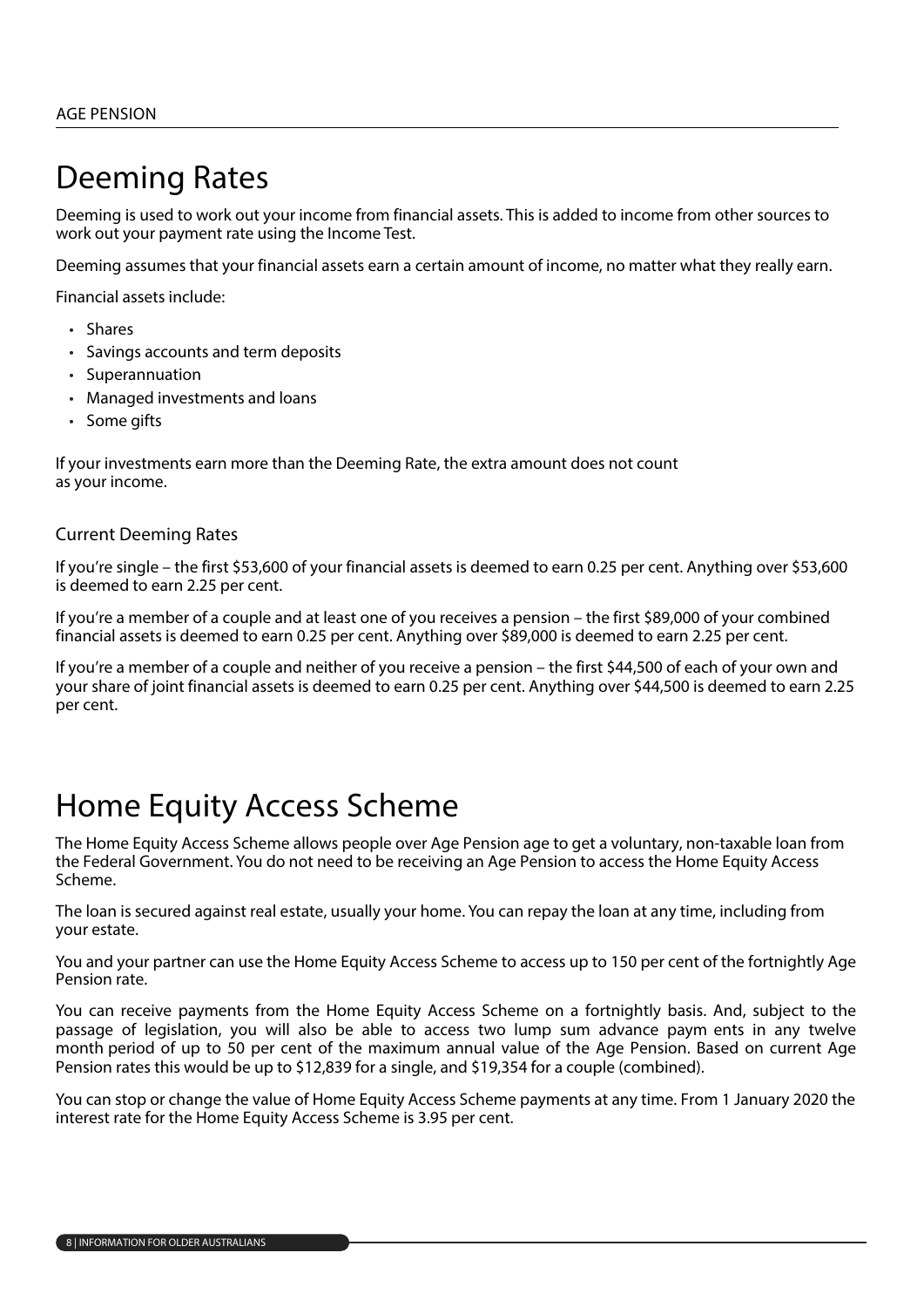## Assets Test

There are limits to how much your assets can be worth before they affect how much Age Pension you can be paid.

Your principal home – and up to the first 2 hectares of land it is on – is not included in the Assets Test.

Assets include:

- Superannuation and managed funds
- Shares, savings accounts, term deposits, money loaned and financial investments
- Real estate
- Home contents and personal effects e.g. cars, boats, jewellery, furniture and appliances

For the full pension, assets must be less than:

- Annuities, income streams and superannuation pensions
- Gifts or assets given away
- Businesses including sole traders, partnerships, private trusts, and private companies

|                 | Homeowner | "Non-homeowner |
|-----------------|-----------|----------------|
| Single          | \$270,500 | \$487,000      |
| Couple combined | \$405,000 | \$621,500      |

Assets above this amount reduce your pension by \$3 per fortnight for every additional \$1,000 (singles and couples combined).

For a part pension, assets must be less than:

|                                                     | <b>Homeowner</b> | Non-homeowner |
|-----------------------------------------------------|------------------|---------------|
| Single                                              | \$599,750        | \$816,250     |
| Couple combined<br>(including one partner eligible) | \$901,500        | \$1,118,000   |
| Illness separated, couple<br>combined               | \$1,063,500      | \$1,280,000   |

If your assets are above these amounts your pension will be reduced to zero.

### Age Pension Age

The Age Pension age is increasing gradually from 65 to 67. It will increase by 6 months every 2 years until it is reaches 67 on 1 July 2023.

| Birthdate                       | Age Pension age       | Date of Age Pension change |
|---------------------------------|-----------------------|----------------------------|
| 1 January 1954 to 30 June 1955  | 66 years              | 1 July 2019                |
| 1 July 1955 to 31 December 1956 | 66 years and 6 months | 1 July 2021                |
| On or after 1 January 1957      | 67 years              | 1 July 2023                |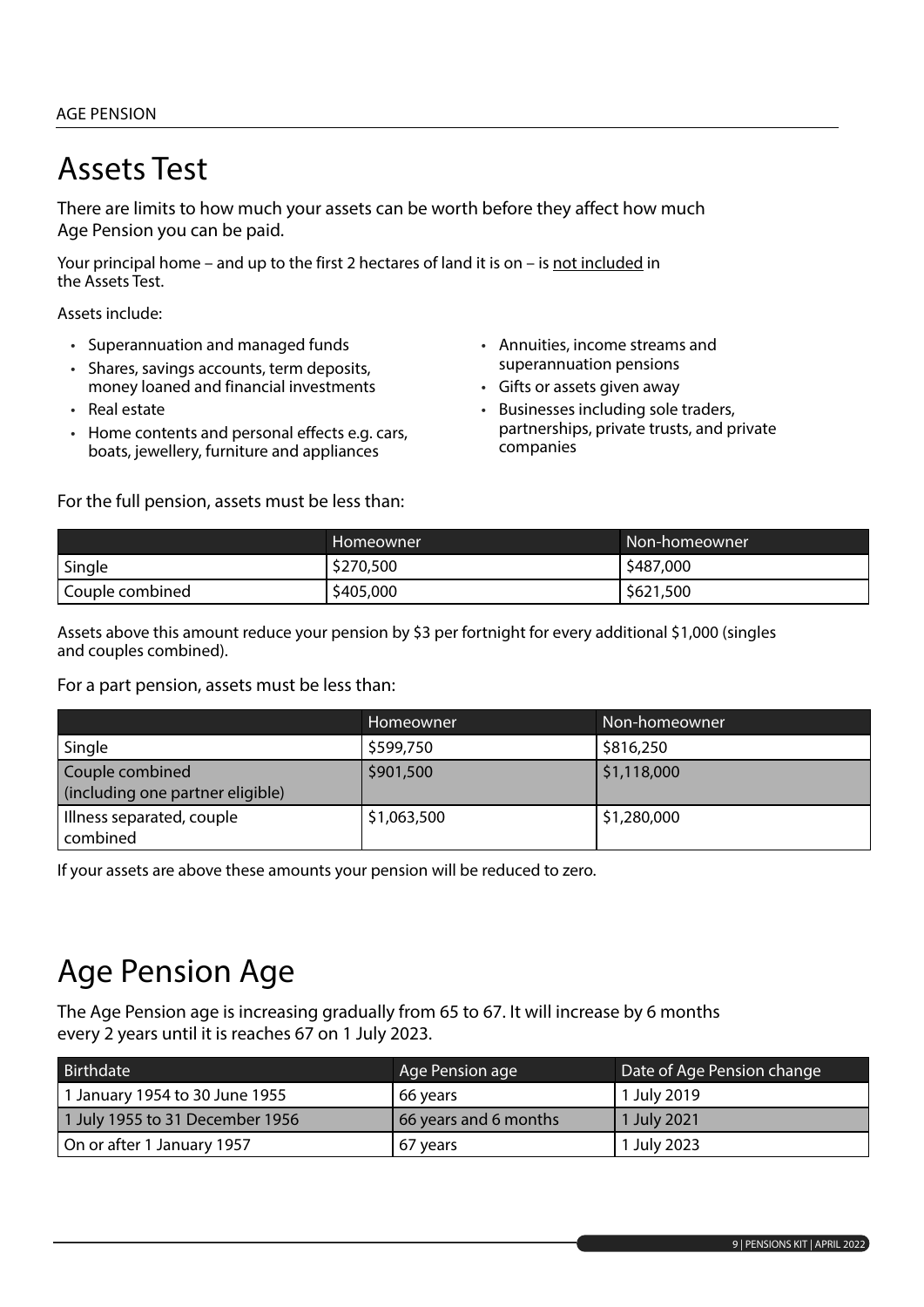### Residency Rules

To get the Age Pension you generally need to have been an Australian resident for at least 10 years. For at least 5 of these years, there must be no break in your residence.

There are exemptions to these residency rules, including for: People who have lived and worked in some countries Australia has a social security agreement with; some New Zealanders; refugees and former refugees; a woman whose partner has died.

To find out more, contact Centrelink.

#### Overseas Travel

The Age Pension can generally be paid while you are overseas, regardless of whether you leave Australia temporarily or permanently.

However, the payment rate may change depending on time spent overseas. For instance, if you are travelling overseas temporarily, the Pension Supplement will reduce to the basic rate after six weeks. If you are moving overseas permanently, the Pension Supplement will reduce to the basic rate on your departure.

If you are overseas for longer than six months and you were an Australian resident for less than 35 years during your working life (age 16 to pension age), your payment rate may be reduced.

Australia has social security agreements with many countries. In some cases, these agreements determine how much pension you will get if you live overseas. If you have lived in both countries, you may receive a part-pension from Australia and from the other country you have lived in.

Before travelling or moving overseas, contact Centrelink to see how it will impact your pension.

#### Rent Assistance

You can get Rent Assistance if you pay rent to a landlord or community housing organisation. Rent Assistance is also available to Age Pensioners who pay fees in a retirement village, board and lodging, or site and mooring fees if your main home is a caravan, relocatable home or a boat.

If you own your own home, or live in state/territory government public housing, you cannot get Rent Assistance.

Current Rent Assistance rates:

|                  | You are eligible for<br>Rent Assistance if<br>your fortnightly rent<br>is more than | To get the maximum<br>rate of Rent Assis-<br>tance your rent must<br>be more than | The maximum fortnightly<br>Rent Assistance payment<br><b>lis</b> |
|------------------|-------------------------------------------------------------------------------------|-----------------------------------------------------------------------------------|------------------------------------------------------------------|
| Single           | \$130.20                                                                            | \$324.60                                                                          | \$145.80                                                         |
| Single, sharer   | \$130.20                                                                            | \$259.80                                                                          | \$97.20                                                          |
| Couple, combined | \$210.80                                                                            | \$394.00                                                                          | \$137.40                                                         |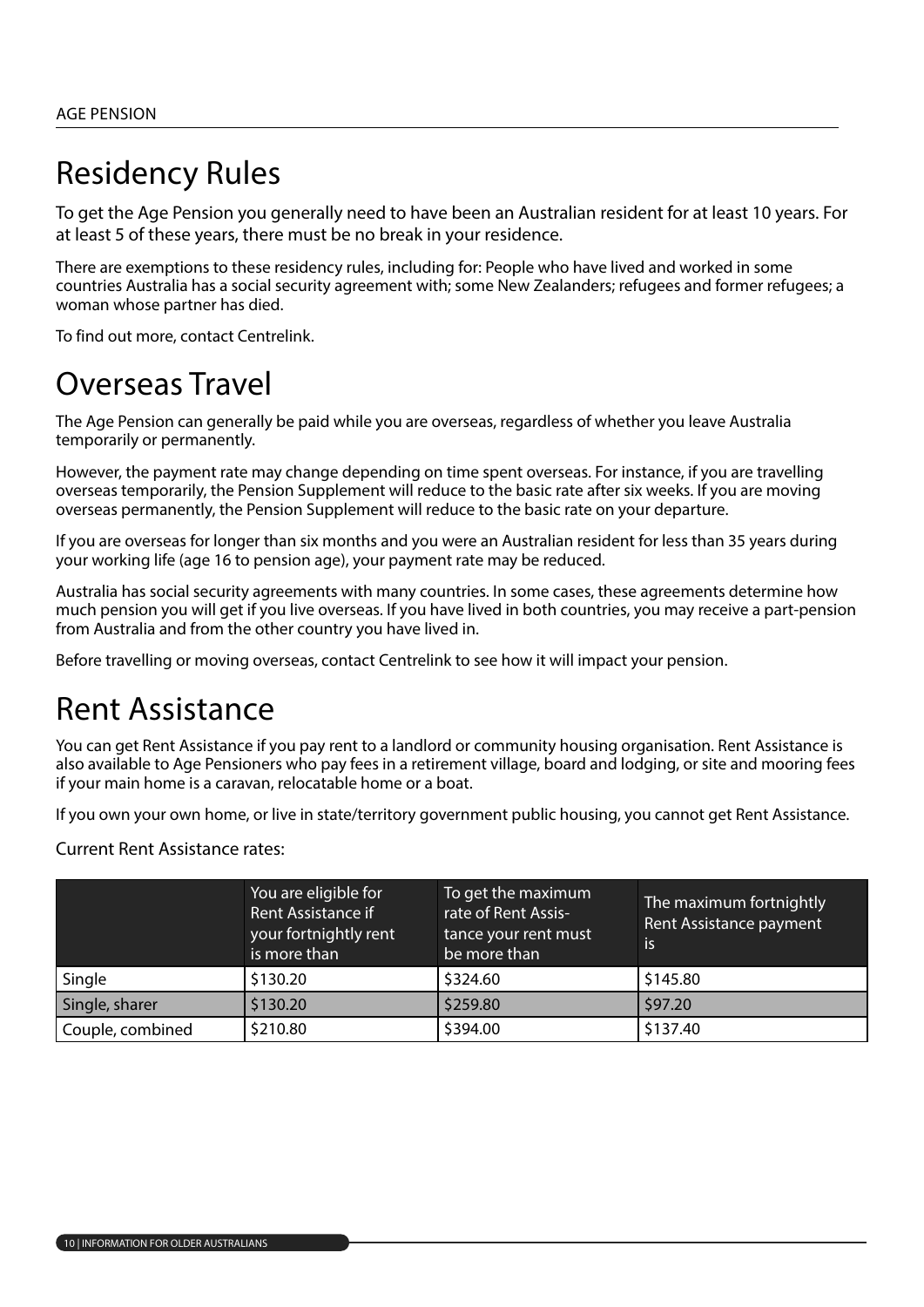#### COMMON QUESTIONS

 For the Pension Assets Test, does it matter how much your principal residence is worth?

 No. Your principal place of residence is not included in the Age Pension Assets Test.

O On what day is the pension paid?

 You can choose what day of the fortnight the pension is paid on. If you would like to set or change your payment day, contact Centrelink.

How often is the pension indexed?

**A** The pension is indexed on 20 March and 20 September each year.

**O** How is pension indexation calculated?

**A** The rate of the Age Pension is indexed by the higher of the Consumer Price Index or the Pensioner and Beneficiary Living Cost Index. The pension is then benchmarked to a per cent of Male Total Average Weekly Earnings – the single rate is benchmarked to 27.7 per cent of Male Total Average Weekly Earnings and the combined couple rate to 41.76 per cent. If pension rates are below the relevant per cent of Male Total Average Weekly Earnings, they will be increased to the benchmark.

The Consumer Price Index and Pensioner and Beneficiary Living Cost Index are measures of price changes that impact pensioners. Benchmarking the pension to Male Total Average Weekly Earnings helps keep it in line with community living standards.

Can I apply for the Age Pension if I am living overseas?

 You can, if you live in a country with a social security agreement that permits applications for the Age Pension from outside Australia. Otherwise you will need to be a resident of Australia when you apply. This means Australia needs to be your settled or usual place of residence. Contact Centrelink for more advice on your personal situation.

Australia currently has international social security agreements with: Austria, Belgium, Canada, Chile, Croatia, Cyprus, the Czech Republic, Denmark, Estonia, Finland, Germany, Greece, Hungary, India, Ireland, Italy, Japan, Korea, Latvia, Malta, the Republic of North Macedonia, the Netherlands, New Zealand, Norway, Poland, Portugal, the Slovak Republic, Slovenia, Spain, Switzerland, and the United States of America.

Can Centrelink pay bills on my behalf?

 Yes. Centrepay is a free bill paying service operated by Centrelink. You can arrange for Centrepay to automatically pay regular bills like rent, electricity and phone. Contact Centrelink to set up Centrepay.

 Can I speak to Centrelink in a language other than English?

 Yes. Centrelink has a free translation and interpreter service in over 200 languages.

This includes international languages, Auslan and Aboriginal and Torres Strait Islander languages.

The Multilingual Phone Service can be contacted on 131 202 – Monday to Friday 8 am to 5 pm.

What if I disagree with a Centrelink decision?

**A** There are things you can do if you think Centrelink has made an incorrect decision about your payment:

1. As a first step you should contact the person who made the decision and ask for the decision to be reviewed. This person should also explain why the decision was taken and give you an opportunity to provide Centrelink with any new information you might have.

2. Secondly, you can ask for an Authorised Review Officer to review the decision. The Authorised Review Officer will not have had any involvement in the original decision. If they think the initial decision was wrong, they can change it.

3. If the Authorised Review Officer has not found in your favour, you can appeal the Centrelink decision to an independent body, the Social Services and Child Support division of the Administrative Appeals Tribunal.

4. An Administrative Appeals Tribunal review can only commence once the Authorised Review Officer has completed their review. The Administrative Appeals Tribunal has the power to change decisions.

5. You can appeal to the Administrative Appeals Tribunal for a second review.

6. Finally, you can appeal a decision to the Federal Court and then the High Court.

If you are not satisfied with any aspect of the service that Centrelink is providing, you can contact the Commonwealth Ombudsman on 1300 362 072.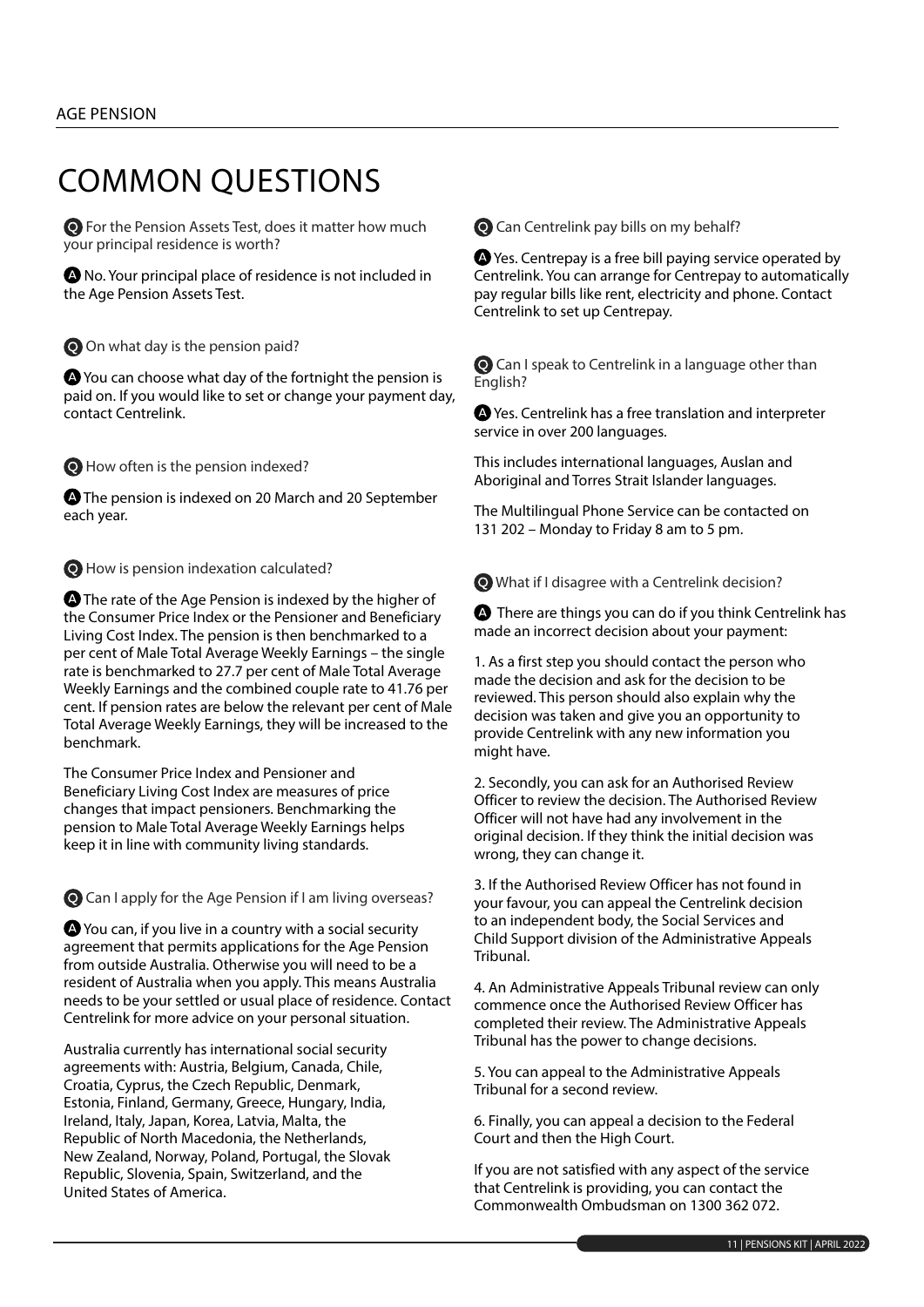# CONCESSION CARDS, MEDICARE AND HEALTH

### Pensioner Concession Card

If you receive one of the following payments, you will automatically be sent a Pensioner Concession Card:

- Age Pension
- Carer Payment
- Parenting Payment single
- Disability Support Pension

If you are over 60, you can also get a Pensioner Concession Card if you have been getting one of the following payments for more than 9 months: JobSeeker Payment, Parenting Payment partnered, Partner Allowance, Special Benefit or Widow Allowance.

Single parents with children under the age of 16 who are receiving JobSeeker Payment or Youth Allowance can also receive a Pensioner Concession Card.

The Pensioner Concession Card gives you benefits, including:

- Cheaper medicines under the Pharmaceutical Benefits Scheme at the concessional rate of \$6.80 instead of the general rate of \$42.50
- Bulk billed doctor visits depending on your doctor
- Extra refunds for medication costs when you reach the Medicare Safety Net
- Free hearing assessments and hearing rehabilitation (including hearing aids) through the Hearing Services Program
- Discounts on Australia Post mail redirection
- Other concessions on utility bills, rates, drivers licences, motor vehicle registration charges, ambulance subscriptions and public transport – depending on your state or territory

If your pension payment was cancelled on 1 January 2017 because of changes to the asset test you will also receive a Pension Concession Card.

### Commonwealth Seniors Health Card

The Commonwealth Seniors Health Card is available to people who do not get a pension from the Australian Government.

The Commonwealth Seniors Health Card gives you benefits, including:

- Cheaper medicines under the Pharmaceutical Benefits Scheme at the concessional rate of \$6.80 instead of the general rate of \$42.50
- Bulk billed doctor visits depending on your doctor
- Extra refunds for medication costs when you reach the Medicare Safety Net
- Other concession on utility bills, rates, ambulance subscriptions and public transport depending on your state or territory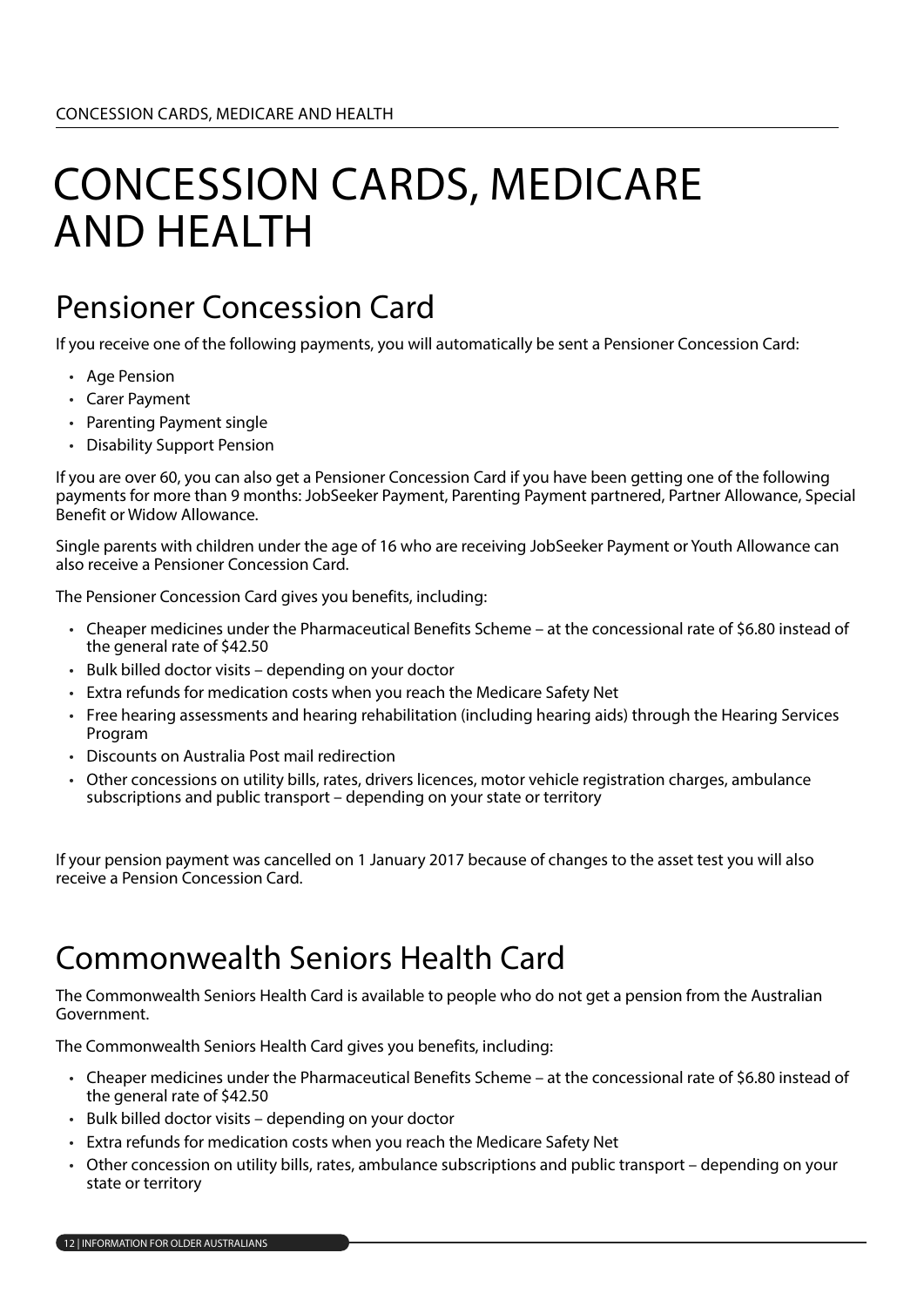To be eligible you must be:

- Over Age Pension age
- Meet the residency requirements
- Provide your Tax File Number to Centrelink; and
- Meet the income test

To meet the income test, from 20 September 2021, you must have an adjusted taxable income of no more than:

- \$57,761 a year if you are single
- \$92,416 a year for couples
- \$115,522 a year for couples separated by illness or respite care

Add \$639.60 to these amounts for each child in your care.

For the purposes of the Commonwealth Seniors Health Card, adjusted taxable income includes taxable income, foreign income, total net investment losses, reportable fringe benefits, reportable superannuation contributions and certain tax-free pensions or benefits.

If you have an account-based income stream, speak to Centrelink about how the income test will apply to you.

#### Essential Medical Equipment Payment

The Essential Medical Equipment Payment is an annual support payment of \$164 that assists eligible people with the additional home energy costs of operating essential medical equipment or medically necessary heating and cooling.

The payment is available in addition to any other existing state and territory government medical equipment rebate schemes.

To claim, you must have a Commonwealth concession card and the person with medical needs and their carer must live at home together in Australia.

To access this payment, you need to apply to Centrelink. You may be asked to provide evidence of the medical need for equipment and proof that you pay the relevant energy bill.

People with listed medical conditions will be automatically assessed as eligible for the scheme. Contact Centrelink for more information.

#### UNIVERSITY OF THE THIRD AGE - U3A

U3A is a university in the original sense of the word: a community of people devoted to learning.

They are a volunteer co-operative of older people who share many educational, creative and leisure activities. Being in your Third Age is the only qualification needed to participate in U3A.

Dandenong U3A - Paddy O'Donoghue Centre, 18 Buckley St, Noble Park - Ph: 03 9546 2997

Casey U3A - Fiddlers Green Retirement Village, 57 Gloucester Ave, Berwick - Ph: 03 9769 9732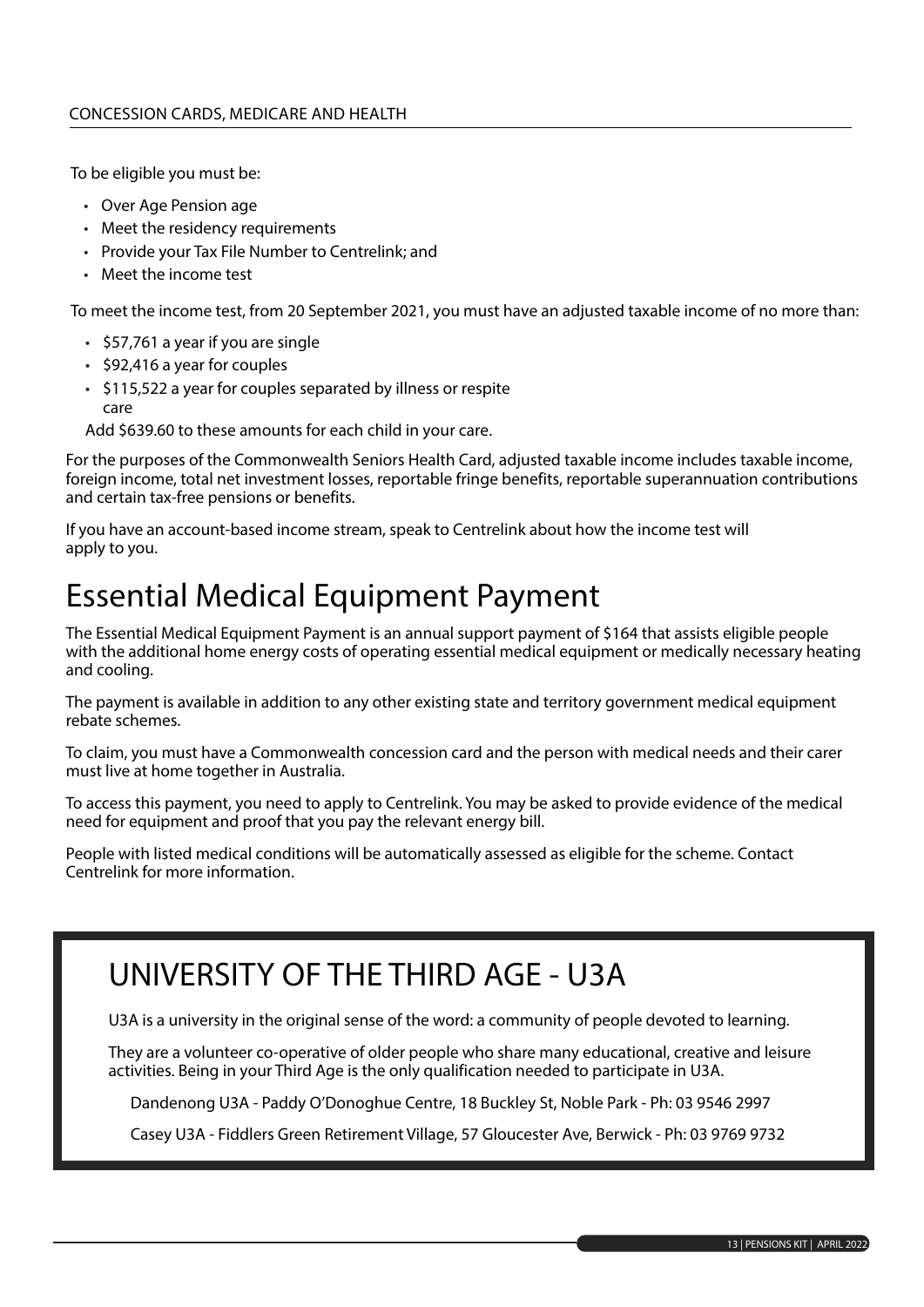## Private Health Insurance Rebate

If you have private health insurance, you may be eligible for the Private Health Insurance Rebate.

The Private Health Insurance Rebate is means tested. Your rebate rate also depends on the age of the oldest person covered by the policy.

It provides a rebate for a proportion of your hospital and general treatment (extras) cover.

You can claim the rebate as a reduction to your health insurance policy, or as a tax offset in your annual tax return.

The table below shows the proportion of your private health insurance costs you can get back, depending on your family income and the age of the oldest person covered by the policy.

#### Current Private Health Insurance Rebate - Tiers

|                   |                                | Private Health Insurance Rebate |           |                      |
|-------------------|--------------------------------|---------------------------------|-----------|----------------------|
|                   | Income and family situation    |                                 | $65 - 69$ | 70 years and<br>over |
| No Tier           | Single \$0 - \$90,000          | 24.6%                           | 28.7%     | 32.8%                |
|                   | Families \$0 - \$180,000       |                                 |           |                      |
| Tier 1            | Single \$90,001 - \$105,000    | 16.4%                           | 20.5%     | 24.6%                |
|                   | Families \$180,001 - \$210,000 |                                 |           |                      |
| Tier <sub>2</sub> | Single \$105,001 - \$140,000   |                                 |           | 16.4%                |
|                   | Families \$210,000 - \$280,000 | 8.2%                            | 12.3%     |                      |
| Tier 3            | Single \$140,000+<br>nil       |                                 | nil       | nil                  |
|                   | Families \$280,000+            |                                 |           |                      |

#### 2022 Medicare Safety Nets - Thresholds

|                                                                                                            | Threshold<br>amount | Who benefits                                                                                  | What counts<br>towards the<br>threshold               | What you will get<br>back from Medicare                                                    |
|------------------------------------------------------------------------------------------------------------|---------------------|-----------------------------------------------------------------------------------------------|-------------------------------------------------------|--------------------------------------------------------------------------------------------|
| <b>Original Medicare</b><br>Safety Net (OMSN)                                                              | \$495.60            | Everyone in<br>Medicare                                                                       | Your gap amount<br>for the calendar<br>year           | 100% of the<br>schedule fee for out<br>of hospital services                                |
| <b>Extended Medicare</b><br>Safety Net (EMSN)-<br>General                                                  | \$2,249.80          | Everyone in<br>Medicare                                                                       | Your out of pocket<br>amount for the<br>calendar year | 80% of out of pocket<br>costs or the EMSN<br>benefit caps for out<br>of hospital services  |
| <b>Extended Medicare</b><br>Safety Net (EMSN)<br>- Concessional and<br><b>Family Tax Benefit</b><br>Part A | \$717.00            | Concession<br>cardholders and<br>families eligible<br>for Family Tax<br><b>Benefit Part A</b> | Your out of pocket<br>amount for the<br>calendar year | 80% of out of pocket<br>costs or the EMSN<br>benefits caps for out<br>of hospital services |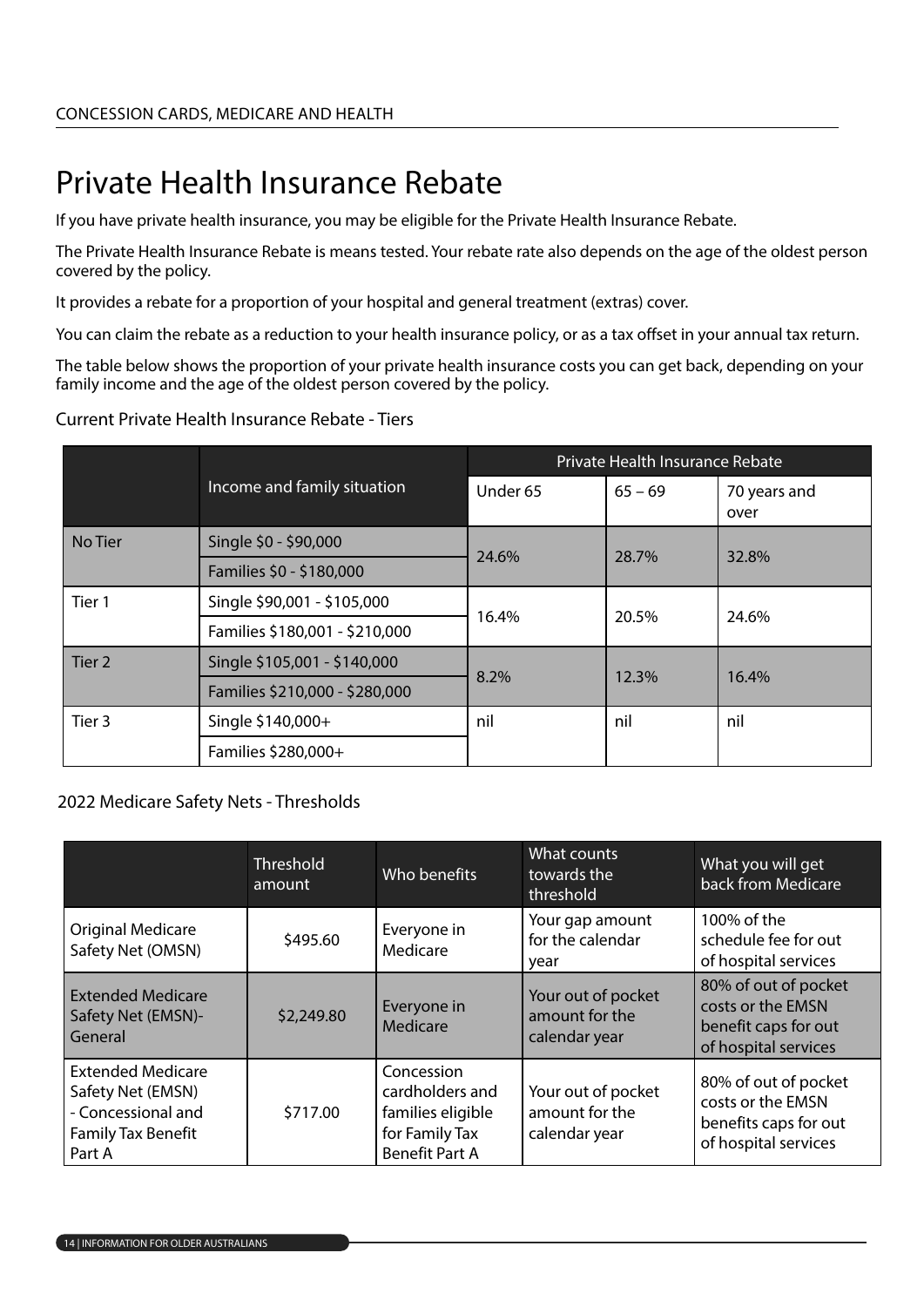## COMMON QUESTIONS

 How can I reduce my costs if I have a lot of prescriptions?

**A** If you spend a lot on medicines you can get a Pharmaceutical Benefits Scheme Safety Net Card that will give you access to cheaper medicines. From 1 January 2022 annual Safety Net Thresholds are:

- \$326.40 for concession card holders, including the Pensioner Concession Card and the Commonwealth Seniors Health Card
- \$1,542.10 for general patients

Above these thresholds, your Pharmaceutical Benefits Scheme Safety Net Card will give you access to cheaper medicines. Your medicine will:

- Be free for concession card holders
- Cost up of \$6.80 for general patients

To get a Pharmaceutical Benefits Scheme Safety Net Card, ask your pharmacist to keep track of you and your family's prescriptions. When you reach the threshold, your pharmacist can give you a card.

If you do not always use the same pharmacist, you can keep track of your expenditure using the PBS Safety Net record and application for a Safety Net card form available from Centrelink.

 How can I reduce my costs if I have out-ofpocket medical bills?

**A** The Medicare Safety Nets can lower your out of pocket medical costs, including the cost of seeing a doctor or specialist, as well as many tests and scans.

When your out of pocket costs exceed one of the Medicare Safety Net thresholds, you'll start getting higher Medicare benefits.

If you have a Pensioner Concession Card or a Commonwealth Seniors Health Card, you are eligible for the Extended Medicare Safety Net – Concessional. This means you can get up to 80 per cent of your out of pocket costs back.

You do not need to register for the Medicare Safety Nets as an individual. Your out-of-pocket-costs will be automatically calculated by Medicare and the money you get back from Medicare will be automatically adjusted.

However, if you register as a couple or family, you can combine your costs for the Medicare Safety Nets. This means you will reach the thresholds sooner and receive more back from Medicare. Contact Centrelink to register as a couple or a family.

Australia has one of the world's best universal healthcare systems, thanks to the Whitlam, Hawke-Keating and Rudd-Gillard Labor Governments. And, despite the Liberals' cuts to Medicare.

Under the Liberals, the average out-of-pocket fee to see a GP is now \$39 — up by more than a third.

Australia's health system is complemented by the availability of private health insurance coverage. But under the Liberals, even private coverage has become 36% more expensive and coverage is at its lowest rate in 15 years, putting pressure on the system.

#### Emergencies

If you think you need an ambulance or your injury is critical or life-threatening, call triple zero  $\circledR$  (000) immediately.

#### Health Advice

Registered nurses are available 24/7, 7 days a week to assist, if you are not sure whether to go to a GP or go to the emergency department. You can call  $\circledR$  1800 022 022 for advice.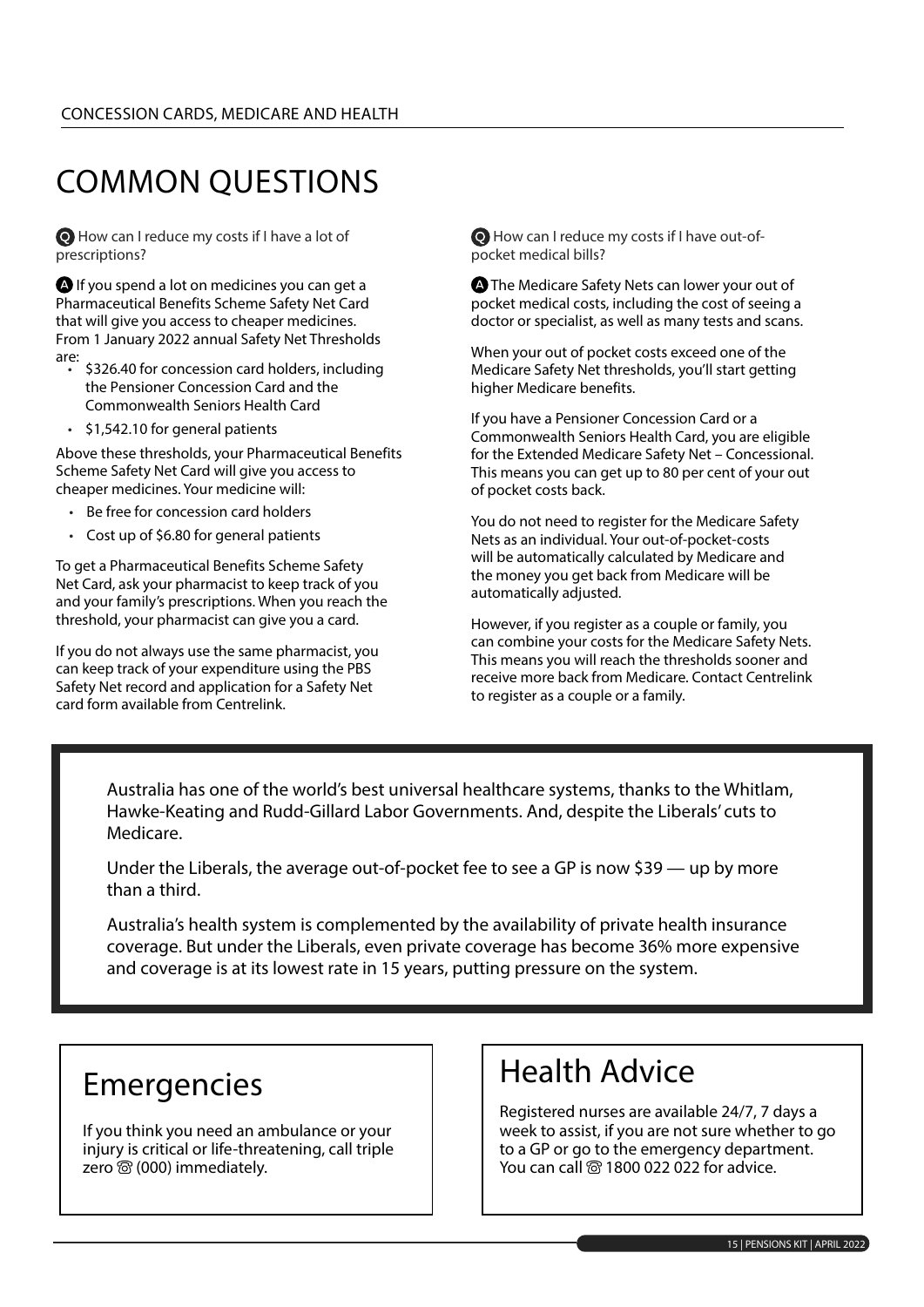## OTHER PAYMENTS AND **ASSISTANCE**

### Carer Payment

The Carer Payment can help people who are providing constant care to someone with an illness, a physical, intellectual, or psychiatric disability.

The Carer Payment is paid to people who because of the demands of their caring role, are unable to support themselves through paid employment.

The Carer Payment is paid at the same rate as the Age Pension. It is subject to the same income and asset tests at the Age Pension. See the Age Pension section for more information.

Carer Payment recipients are eligible for the Pensioner Concession Card.

In order to get Carer Payment you must be:

- An Australian resident
- You are caring for someone with an illness or disability likely to last 6 months or more (unless they are terminally ill); and
- The care is provided in the home of the person being cared for.

To qualify for Carer Payment, the person receiving care must also pass an income and asset test (if they don't receive a pension or benefit from Centrelink).

Care Receiver's Income and Assets Test

| l Income Limit       | \$120,605                               |
|----------------------|-----------------------------------------|
| ' Assets Limit       | \$744,000                               |
| Liquid Assets Limit* | \$6,000 (single) & \$10,000 (partnered) |

\*If the care receiver's assets exceed the assets limit, the carer may still qualify for Carer Payment if the care receiver passes the income test and liquid asset test.

You can qualify for Carer Payment if you are caring for an adult or a child with a severe medical condition or disability. If you are caring for more than one child with a disability or medical condition, this will be taken into account when determining your eligibility.

Contact Centrelink to determine if your caring responsibilities make you eligible for Carer Payment.

#### Carer Allowance

The Carer Allowance helps those who provide daily care and attention at home to a person with a disability or medical condition, or who is frail aged.

The level of care you need to provide in order to receive Carer Allowance is lower than for Carer Payment.

Carer Allowance is paid on top of other payments, such as the Age Pension. If you receive Carer Payment for a child younger than 16, you will automatically be entitled for the Carer Allowance. Carer Payment recipients caring for an adult can also qualify for Carer Allowance but there are some differences in eligibility criteria.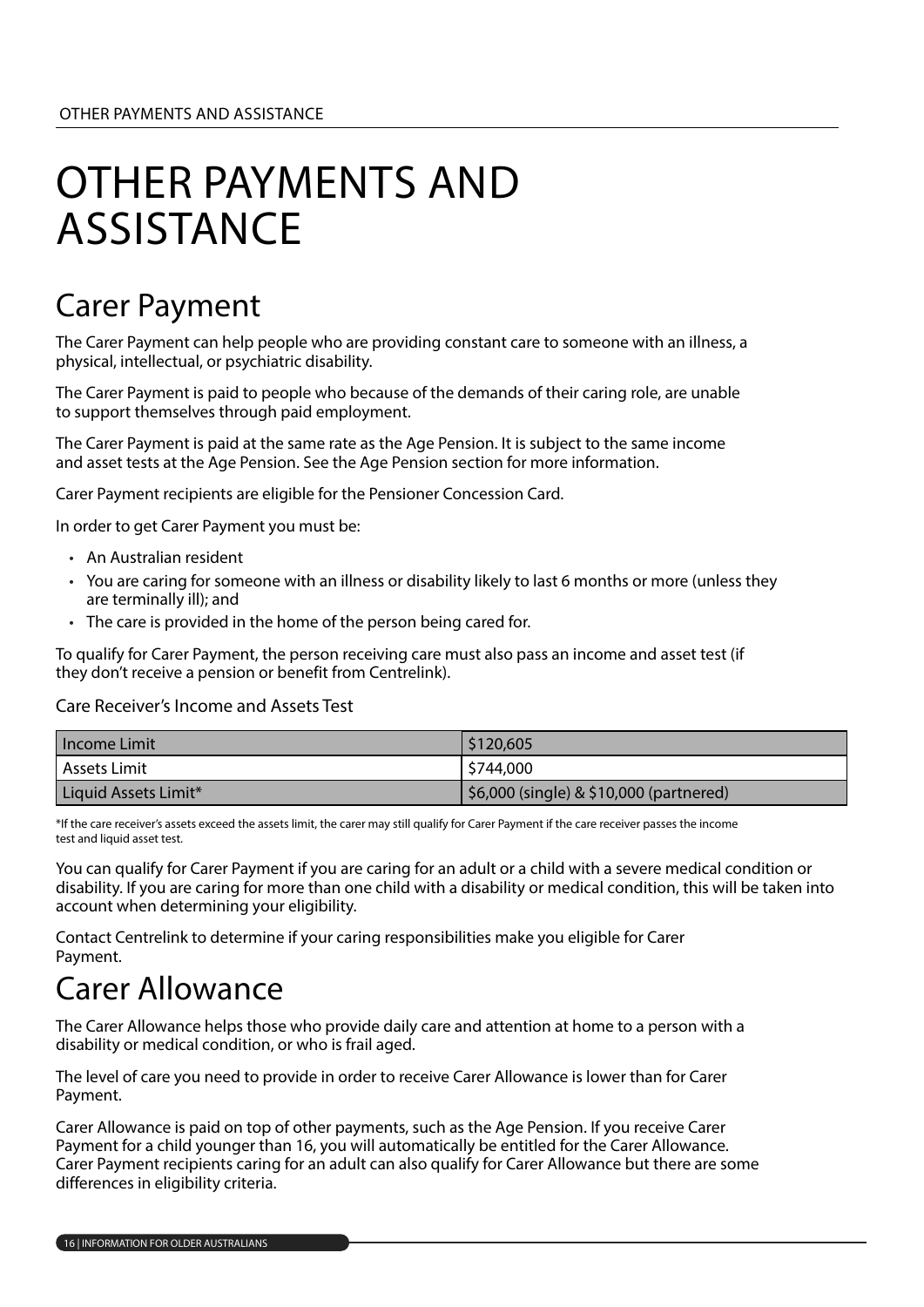The Carer Allowance is \$136.50 per fortnight. A carer can receive multiple Carer Allowance payments with some limitations. A payment can be made for each child with a disability or illness that meets the eligibility criteria or for up to two adults receiving care.

An additional payment of \$1,000 (Child Disability Assistance Payment) annually is also available for each child under 16 years who you care for.

You do not need to be receiving a social security payment to get Carer Allowance, but an income test of \$250,000 applies to you and your partner. There is no asset test.

#### Carer Supplement

The Carer Supplement is an annual payment for eligible individuals receiving:

- Carer Payment
- Carer Allowance
- Department of Veterans Affairs (DVA) Carer Service Pension
- DVA Partner Service Pension with Carer Allowance

A \$600 Carer Supplement payment is payable to people receiving Carer Allowance for each person being cared for.

You will also get an additional \$600 if you are receiving Carer Payment or one of the DVA pensions listed above. You may get a part-time supplement rate if you are a carer part time.

You do not need to apply for Carer Supplement. Centrelink will automatically make the payment into the bank account of eligible people. A letter is sent to those who receive the payment.

The payment is made in July of each year.

#### Crisis Payment

Crisis Payment is a one-off support payment for people in severe financial hardship and forced to leave their home because of extreme circumstances.

The extreme circumstances may be:

- A house fire or flood
- Where there is domestic and family violence (the payment can also be made if the perpetrator has left the home)
- Serving at least 14 days in prison or in psychiatric confinement
- A humanitarian entrant to Australia who arrived on or after 1 January 2008

To be eligible for the payment you must qualify for an income support pension, benefit or allowance.

The Crisis Payment is equal to seven days (one week) of the maximum basic rate of the person's pension, benefit or allowance.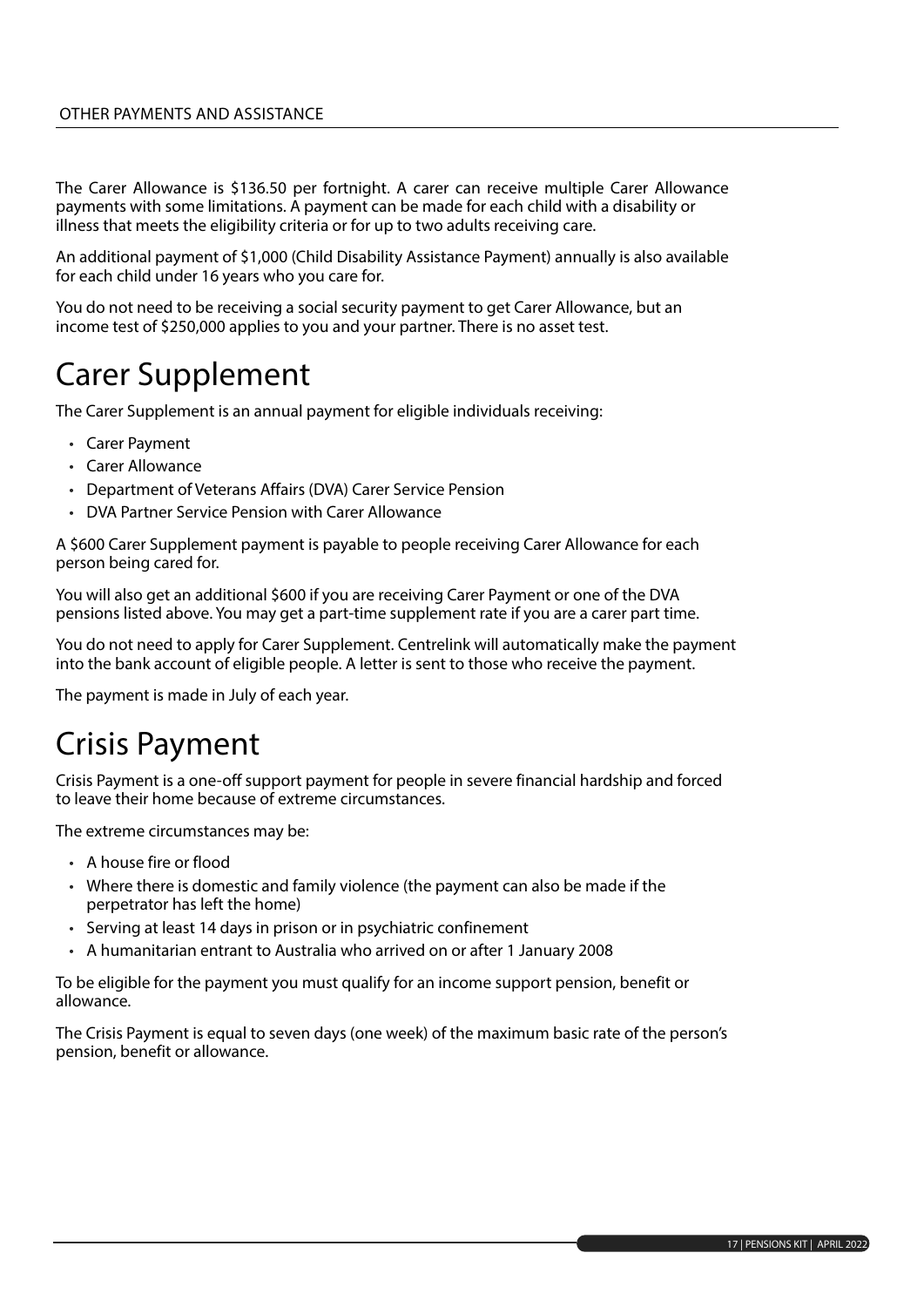## Special Benefit

Special Benefit is available to people in financial hardship with no other means of supporting themselves or their family because of:

- Age or physical or mental disability
- Domestic circumstances
- Any other reason for which the person has no control

Special Benefit is only available to people who are not entitled to any other income support payment and residency rules apply.

The rate of Special Benefit depends on your individual circumstances. Usually, it is the same rate as JobSeeker or Youth Allowance.

For long-term payments (more than three months), Special Benefit is not payable where available funds of the individual are over \$5,000. For short-term payments of less than three months, Special Benefit is not immediately payable where funds exceed the equivalent of two weeks of Special Benefit and any Family Tax Benefit amounts the person would receive.

If you need assistance urgently, contact Centrelink and explain your situation.

#### Bereavement Payments

Bereavement payments provide temporary income support to couples, single people, parents and carers after a death.

Usually bereavement payments are made after one member of a pensioner couple dies. Payments are also available if you and your partner have been receiving social security payments for more than 12 months.

Eligibility for the payment is automatically assessed by Centrelink when the agency is notified of the death.

The estate of a single income support recipient will receive a one off 14-day payment for the period in which the person died – to help meet expenses incurred by the deceased before their death.

For couples, the surviving partner may receive a lump sum payment - the difference between the combined couple rate of a payment and the new single rate, for up to 14 weeks from the date of the death.

Carers receiving Carer Payment will continue to receive their payment for up to 14 weeks from the date of the death of the person they were caring for.

### Disability Support Pension

The Disability Support Pension helps people who are unable to work or be retrained for work of at least 15 hours per week due to a permanent physical, intellectual or psychiatric impairment.

To receive the Disability Support Pension, you must:

• Be an Australian resident for at least 10 years (or have a qualifying exemption), or have acquired the impairment while an Australian resident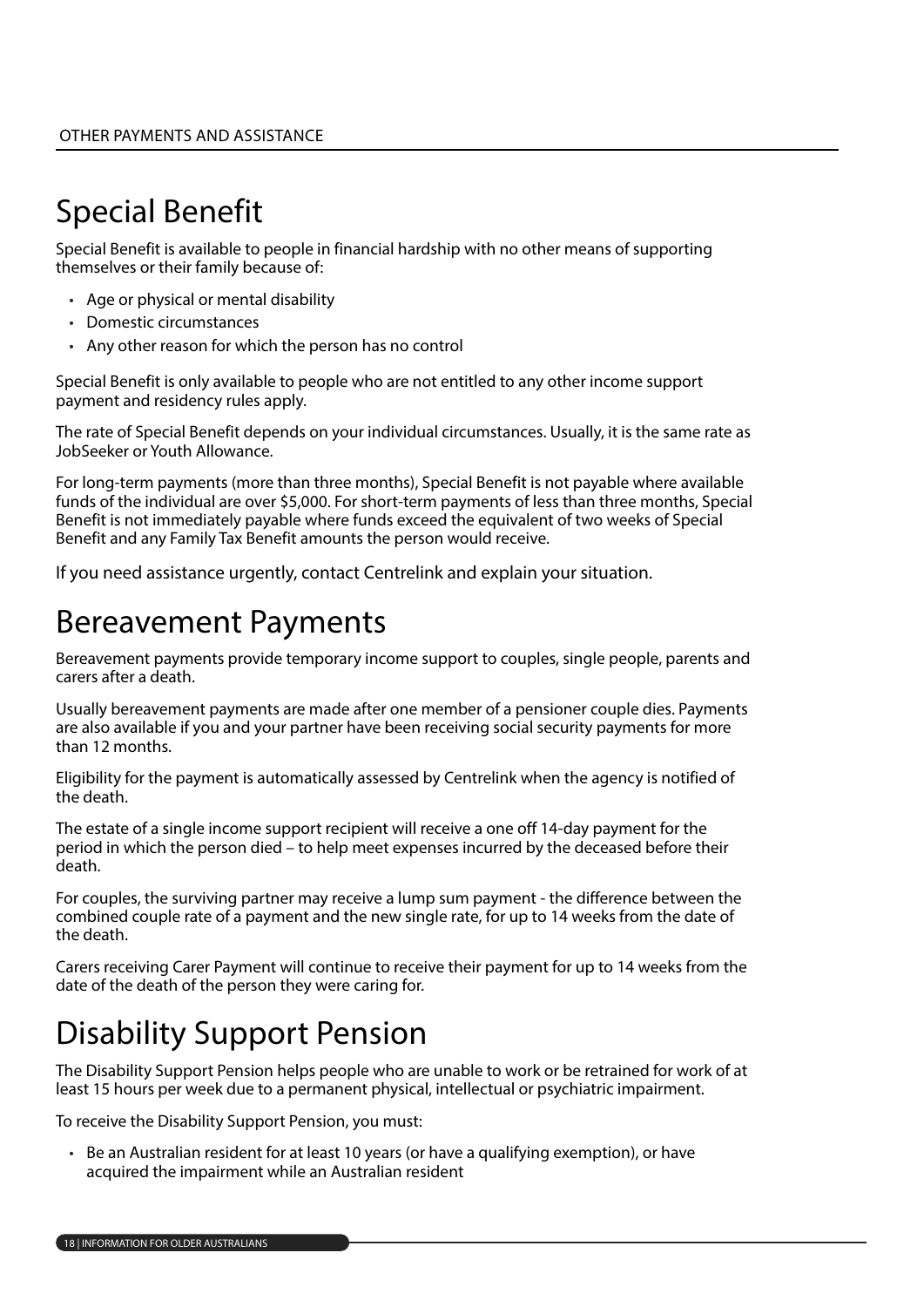- Be aged over 16 years or over and under the Age Pension age at the date of claim
- Have a specific impairment such as being permanently blind; or have a permanent impairment that has been assessed to be at 20 points or more using the Impairment Tables; and
- Be assessed as having a continuing inability to work or be participating in the supported wage system.

You also need to meet the income and asset test thresholds.

For people over 21, the Disability Support Pension is paid at the same rate as the Age Pension.

If you are receiving the Disability Support Pension when you reach Age Pension age, you can choose which payment you will receive.

Contact Centrelink to find out if you are eligible for the Disability Support Pension.

### Mobility Allowance

If you are receiving the Disability Support Pension, you might also be eligible for Mobility Allowance.

Mobility Allowance is \$103 per fortnight. You can get it if you do one of the following things for at least 32 hours every 4 weeks on a continuing basis:

- Paid work
- Volunteer
- Self-employment
- Vocational training
- Independent living
- Life skills training

If you are doing more than 15 hours of paid work per week, you can get a higher rate of \$144 per fortnight in Mobility Allowance.

### LIBERALS NOT ON PENSIONERS' SIDE

Pensioners have worked hard and contributed all of their lives. They deserve dignity and respect.

But over the last nine years the Liberals have cut and changed the pension:

- In August 2020, the Government froze the pension for 2.5 million pensioners.
- Over 9 years the Liberals have shortchanged pensioners with unreasonably high deeming rates.

• In 2014, they tried to cut pension indexation – which would have forced pensioners to live on \$80/week by 2024. And in the same year, they tried to reset deeming rate thresholds – which would have seen 500,000 part-pensioners worse off.

• In 2014, they cut \$1 billion from pensioner concessions, and axed the \$900 seniors supplement to self-funded retirees receiving the Commonwealth Seniors Health Card.

• In 2015, they did a deal with the Greens to cut the pension to around 370,000 pensioners by as much as \$12,000 a year by changing the pension assets test.

• In 2016, they tried to cut the pension to around 190,000 pensioners by limiting overseas travel. And, they tried to scrap the energy supplement for new pensioners.

• They also spent five years trying to increase the pension age to 70.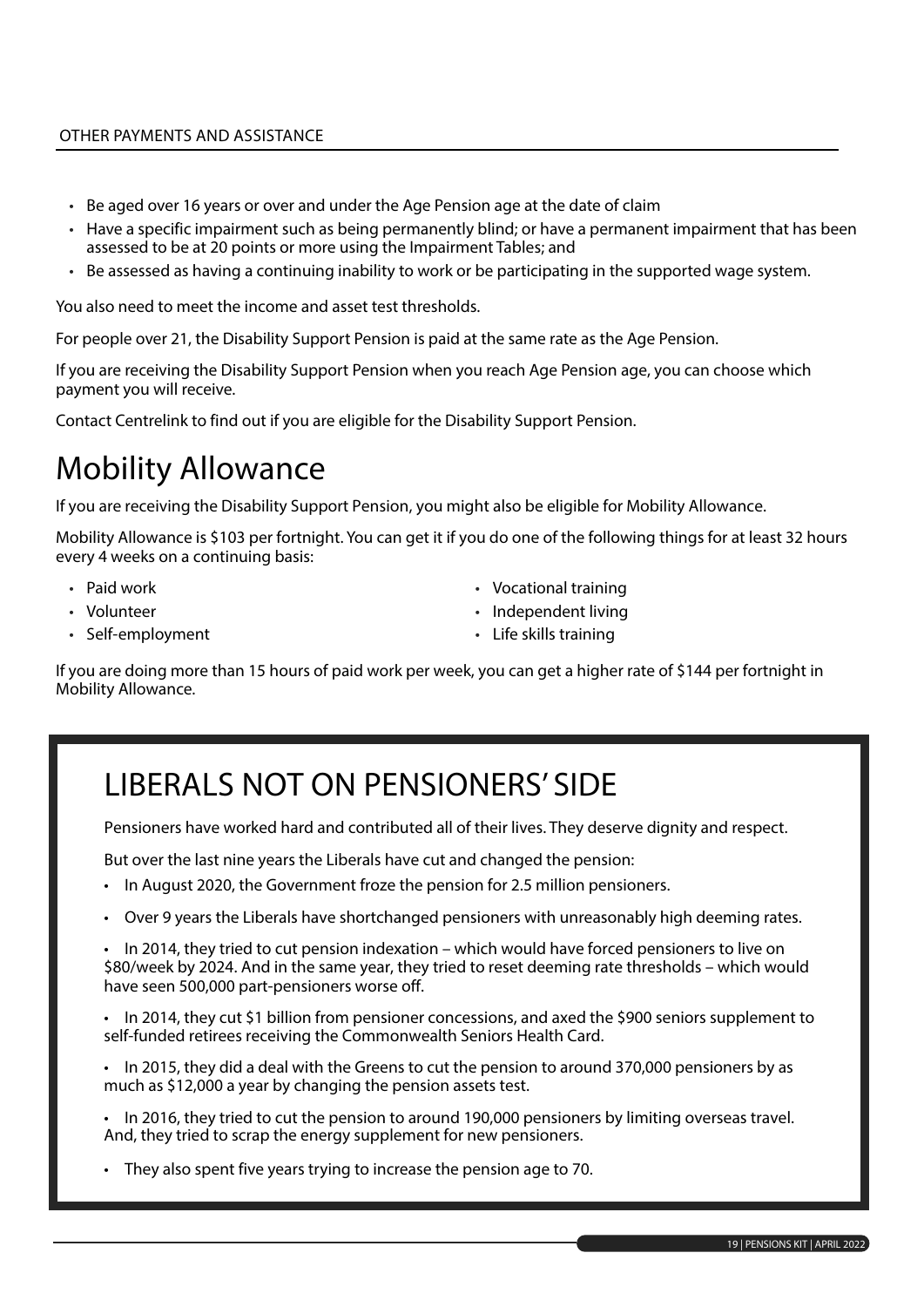## AGED CARE AND SUPPORT FOR CARERS

## My Aged Care

My Aged Care is an Australian Government website and phone line to help you find out what aged care services may be available to help you.

It's never too early or too late to talk about aged care. Talking about getting some extra help doesn't mean you can't live an independent or active life.

My Aged Care is the central access point for:

- 1. The Commonwealth Home Support Programme which provides entry level at-home support such as cleaning, gardening, respite and home maintenance services.
- 2. Home Care Packages for people who need a greater level of support to remain at home and includes services to keep people well and independent, safe and connected to their community.
- 3. Residential Aged Care for people who need more care and support than can be provided in their own home, this includes accommodation, laundry and meals, as well as nursing and allied health services. Residential aged care is available on a permanent and respite (temporary) basis.

My Aged Care also provides a list of all service providers for each type of assistance by location, and helps you find the service you require.

#### How to access aged care services



Step 1. Contact My Aged Care

- You can call on 1800 200 422 or apply for an online assessment at www.myagedcare.gov.au
- You will be asked questions to help work out your needs and existing care arrangements – this takes at least ten minutes.
- You will need your Medicare card.
- If you would like someone to call My Aged Care for you, you will need to give them your consent.
- If you're calling for someone else, they will need to give their consent.
- Step 2. Have a face to face assessment
- If you are eligible for aged care, My Aged Care will arrange for a trained assessor to come to your home.
- With your consent they will assess your care needs and eligibility for services and work with you to develop a support plan which addresses your needs, goals and preferences.
- You can ask the assessor any questions you may like, for example: what services are available locally? And, how long will I have to wait?
- Someone else can be with you during this visit.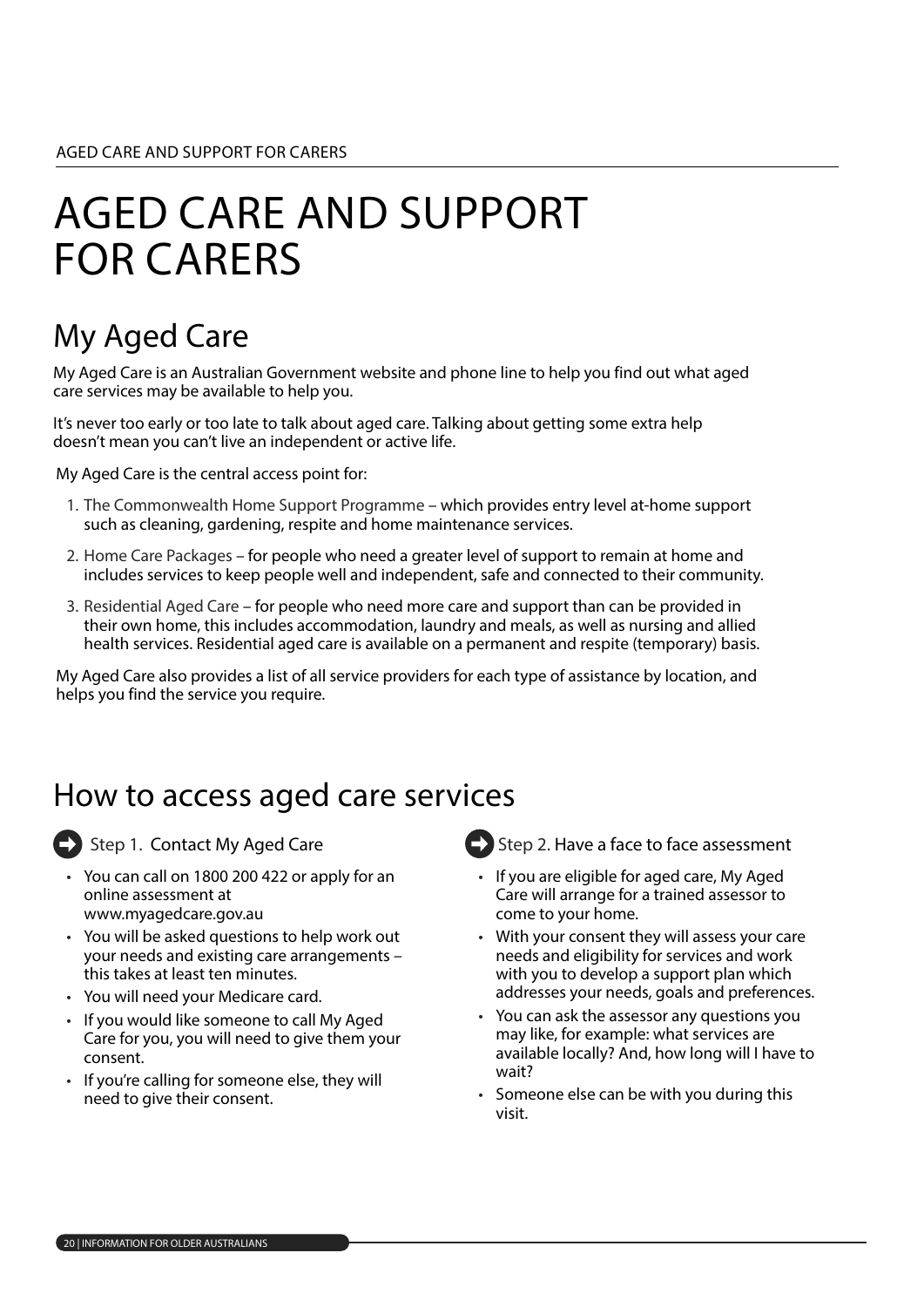

#### Step 3. Find out about costs

• Most people will need to contribute to their cost of care. My Aged Care and service providers can give you information about costs. You will also be told if you need a financial assessment.



Step 4. Following your assessment

- You will receive a letter that will let you know if you are eligible for Government subsidised aged care services and if so, what services you are eligible for.
- You can be eligible for more than one service types. For example, you may be eligible for a home care package and residential aged care. It is up to you which service you want to access.

| ۰.<br>., |
|----------|

#### tep 5. Choose services

- The service finders on the My Aged Care website can help you locate and compare some services in your area once you know which type of care you are eligible for.
- Your assessor and My Aged Care can also help you find services in your local area that meet your needs.

### Commonwealth Home Support Programme

The Commonwealth Home Support Programme is an entry level home help program for older people who need some help with daily tasks to live independently at home.

#### **Eligibility**

You may be eligible for services under the Commonwealth Home Support Programme if you are:

- 65 or over, 50 or over and an Aboriginal and Torres Strait Islander person, or 50 years or over and on a low income, experiencing homelessness or at risk of homelessness;
- Still living at home; and
- In need of help at home to continue to live independently.

#### Assessment for Commonwealth Home Support Programme

To find out if you need an assessment and if you are eligible for help at home services, call My Aged Care on 1800 200 422. The My Aged Care staff will ask you questions about your current needs and circumstances so they can refer you to appropriate aged care services.

You will need to have a Regional Assessment Service assessment before you can be approved for care. You are entitled to have a family member, friend or carer present during the assessment.

When the assessor arrives at your home, they will ask if you agree to have the assessment. The assessor will have a copy of your client record which includes the information you gave to the My Aged Care contact centre. They may also ask for your permission to talk to people who support you, such as a family member or carer.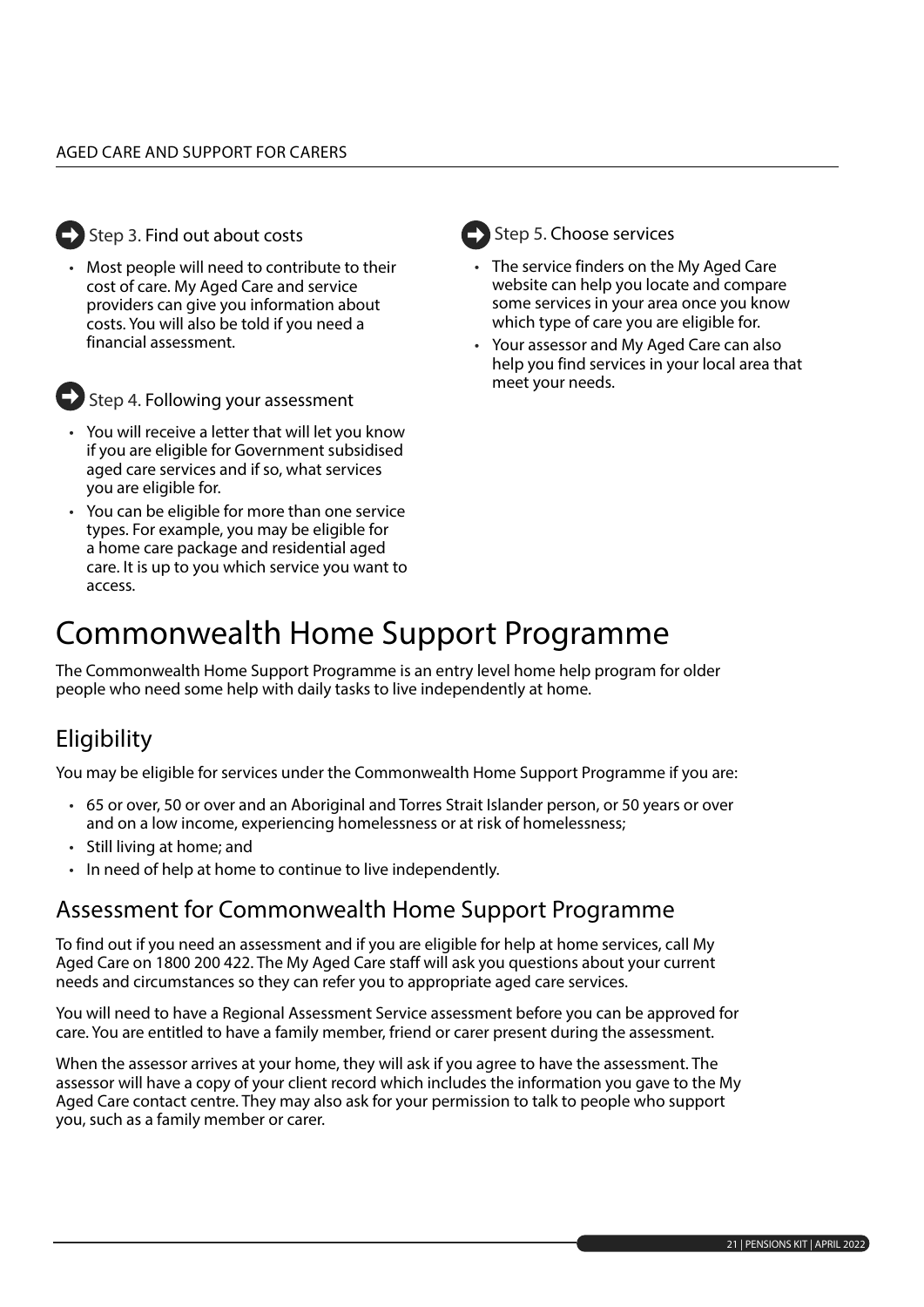The assessor will ask questions about:

- What support you already have and if that will continue
- Your health and lifestyle and any health concerns
- If you have problems with your memory
- How you are going with daily tasks and activities around the home
- Any issues with home and personal safety
- Speaking to your GP or other health professionals

#### Supporting independence

The aim of the Commonwealth Home Support Programme is to help older people live as independently as possible — with a focus on working with you, rather than doing for you. It is about building on your strengths, capacity and goals to help you remain living independently and safely at home.

If you have been injured or hospitalised you may be eligible for additional services through the program for a short period of time to help you get back on your feet after you return home. Speak to your service providers in the first instance.

#### Services

Depending on your needs, support services that you may be eligible for include:

Community and home support:

- Domestic assistance household jobs like cleaning, laundry
- Personal care help with bathing, showering or getting dressed
- Home maintenance minor general repairs and care of your house or garden, for example, changing light bulbs or replacing tap washers
- Home modification minor installation of safety aids such as alarms, ramps and support rails in your home
- Nursing care a qualified nurse to dress a wound or provide continence advice in your home
- Social support social activities in a community-based group setting
- Transport help getting people out and about for shopping or appointments

#### Food services:

- Providing meals at a community centre
- Helping with shopping for food
- Help with making meals and storing food in your home
- Assistance with learning to cook
- Delivering meals to your home

#### Allied health support services

- Physiotherapy (exercises, mobility, strength and balance)
- Podiatry (foot care)
- Speech pathology
- Occupational therapy (help to recover or maintain your physical ability)
- Advice from a dietician (healthy eating)
- Other allied health and therapy services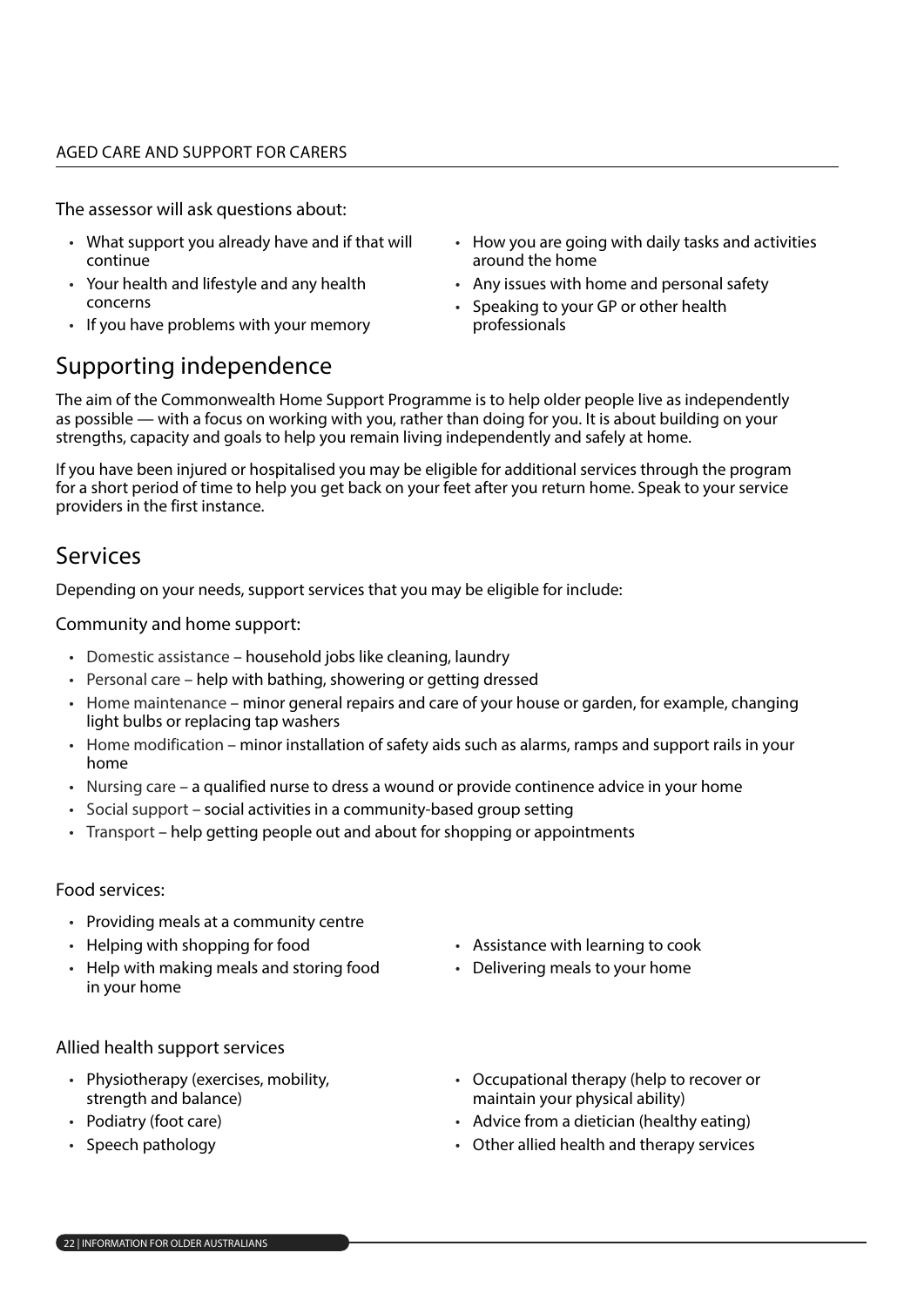#### AGED CARE AND SUPPORT FOR CARERS

#### Respite care

• Care for you while your carer takes a break

If your carer is in need of additional support, contact the Carer Gateway on 1800 422 737.

#### Home Care Packages

The Home Care Package program is designed to help you to live independently in your own home for as long as you can.

#### Services available

There are three main categories of services:

- 1. Services to keep you well and independent, this include:
	- ◊ Personal care, such as assistance to shower and dress
	- ◊ Nursing services
	- ◊ Allied health and therapy services
- 2. Services to help keep you safe at home, this includes:
	- ◊ Minor home modifications
	- ◊ Home maintenance
	- ◊ Assistive technology
- 3. Services to keep you connected to your community, this includes:
	- ◊ Transport services
	- ◊ Social support services

#### AGED CARE ROYAL COMMISSION

The Royal Commission into Aged Care found the aged care system failed in its duty to support older Australians and graphically highlighted the tragic outcomes.

The Royal Commission's final report detailed:

- up to half of aged care residents are malnourished;
- mistreatment of older people in residential aged care is commonplace; and
- care staff are overworked, underpaid, and lack support.

The Morrison Government's response to the aged care crisis falls way short of what's required. They refuse to implement key Royal Commission recommendations, including failing to provide enough Home Care packages for the thousands of Australians still waiting for help.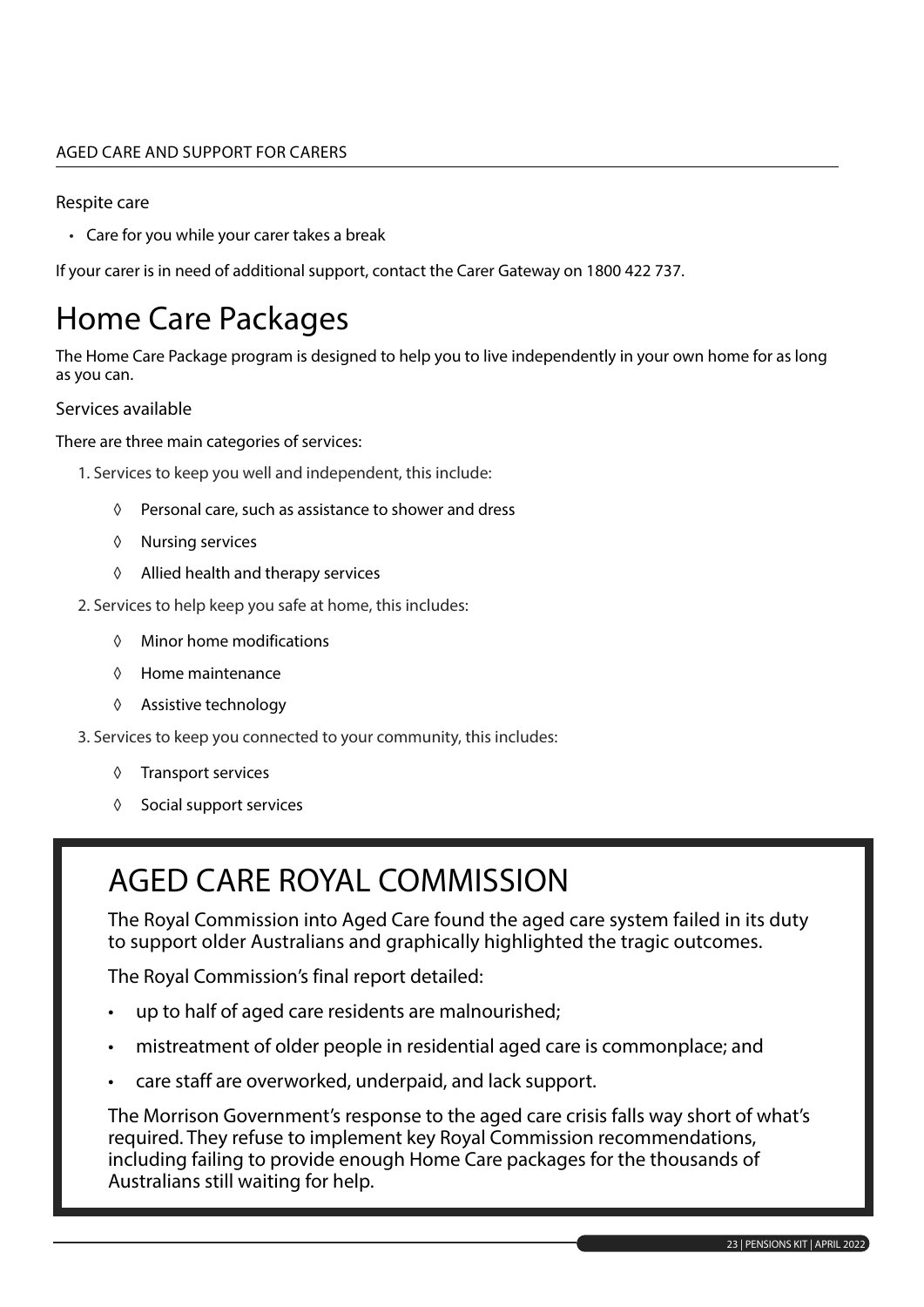#### Package value

The Home Care Package program provides a subsidy towards a package of care, services and case management to meet your individual needs.

There are four levels of home care packages. Each level of home care package provides a different subsidy amount. This amount is paid to an approved home care provider that you have selected. The subsidy contributes to the total cost of your service and care delivery. It is also expected that you will contribute to the cost of your care.

| Package level | Aged care services for people<br>with: | Yearly subsidy up to<br>approximate value of |
|---------------|----------------------------------------|----------------------------------------------|
|               | Basic care needs                       | \$9,026.45                                   |
|               | Low-level care needs                   | \$15,877.50                                  |
|               | Intermediate care needs                | \$34,550.90                                  |
| 4             | High-level care needs                  | \$52,377.50                                  |

The four package levels are structured as follows:

In addition, the Australian Government may pay more through different supplements for people who have specific care needs, such as for people living with dementia and cognitive decline or people who need continuous oxygen.

#### Package costs

There are three different fees you may be asked to pay:

- The basic daily fee (nearly everyone receiving a home care package is asked to pay this fee)
- An income tested care fee (people whose income is over the maximum income for a full pensioner will probably be asked to pay this)
- Additional fees (this is a fee you may be asked to pay if you would like more services than are covered through your home care package)

#### Waiting times for a home care package

There is a waiting list for home care packages.

The level of support you need will impact how long you may have to wait for a package to become available. For people who are eligible for a higher-level home care package (for example, a level 4), you may be offered a temporary package at a lower level whilst you wait for your package to become available.

As at 28 February 2022, the waiting times start at 3-6 months for a Level 1 package and 6-9 months for a Level 2, Level 3 or Level 4 package.

For more information about the waiting times, speak with My Aged Care on 1800 200 422 or your assessor.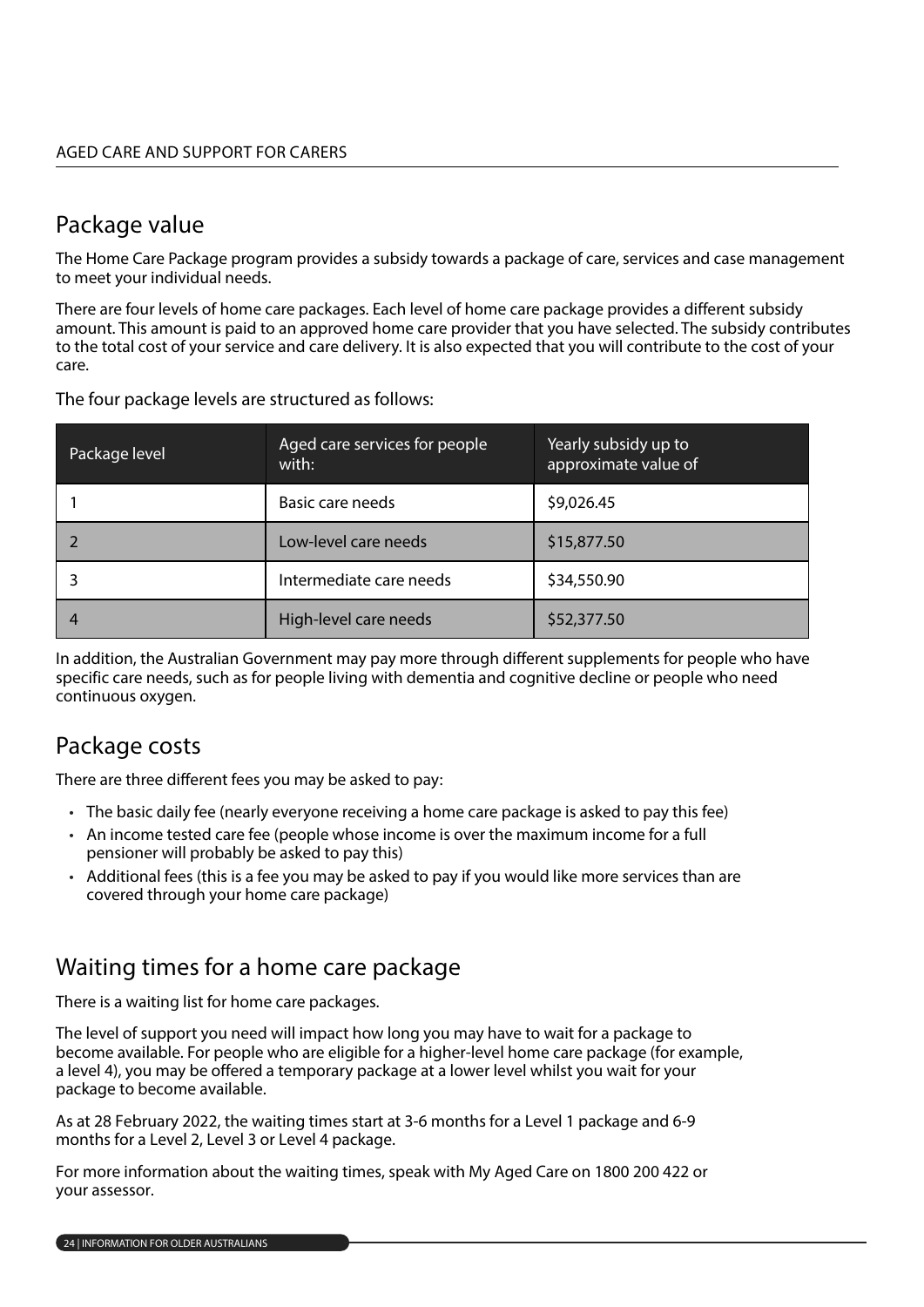# HELP FOR GRANDPARENT CARERS

#### Grandparent carers

Many grandparents care for children through formal or informal care arrangements. Help for grandparent carers depends on your individual circumstances and includes:

- Payments to help with the cost of raising children
- No-cost or low-cost child care
- Health care cards to reduce the cost of medical care and pharmaceuticals

You do not need to have a formal foster care arrangement in place to access Commonwealth Government support. Generally, all that is required is that you are the primary carer for the child and make day-to-day decisions for the child.

#### Need to know more?

Every grandparent carer's situation is different.

The Centrelink Grandparent Adviser Line can give you specialist advice relating to your circumstances.

Grandparent Adviser Line

**® 1800 245 965** 

For more information about Grandparent carers, a supplementary guide is available.



To request a copy, please contact Julian on 03 9791 7770, or by email at Julian.Hill.MP@aph.gov.au

#### GET YOUR VICTORIAN SENIORS CARD

Victorians over 60 can access discounts on goods and services with a Victorian Seniors Card or a Victorian Seniors Business Card.

You can apply online here: https://www.seniorsonline.vic.gov.au/seniors-card